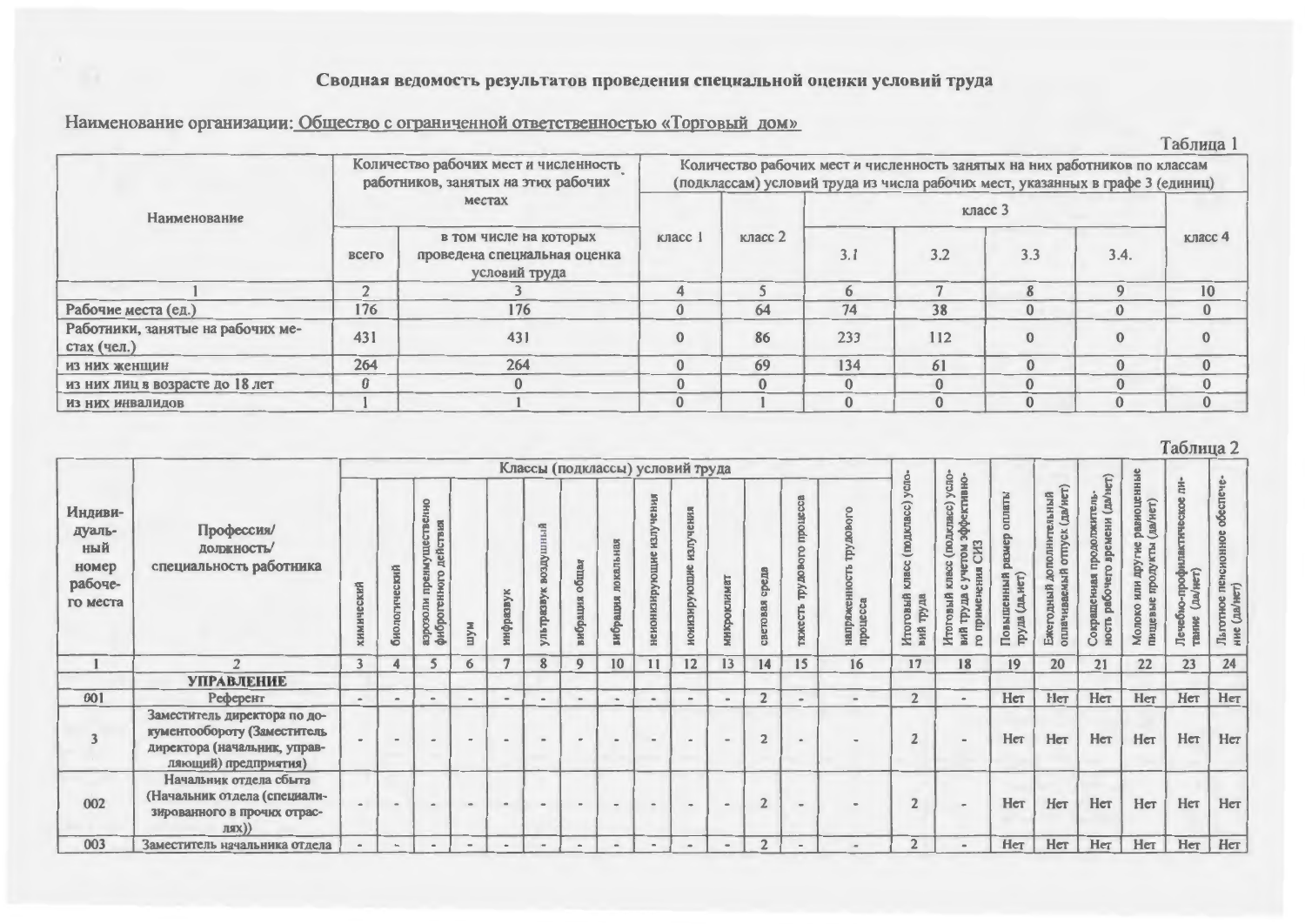|                         | сбыта (Заместитель начальника<br>отдела (специализированного в<br>прочих отраслях))                                                 |                          |                |                |                          |                              |                |                          |                          |                          |                |                          |                |                          |                    |                |                |     |     |     |     |     |     |
|-------------------------|-------------------------------------------------------------------------------------------------------------------------------------|--------------------------|----------------|----------------|--------------------------|------------------------------|----------------|--------------------------|--------------------------|--------------------------|----------------|--------------------------|----------------|--------------------------|--------------------|----------------|----------------|-----|-----|-----|-----|-----|-----|
| 004                     | Ведущий экономист по сбыту                                                                                                          | $\overline{\phantom{a}}$ | $\sim$         | $\overline{a}$ | $\tilde{\phantom{a}}$    | $\overline{a}$               | $\sim$         | $\overline{\phantom{a}}$ | $\overline{\phantom{a}}$ | $\overline{\phantom{a}}$ | $\blacksquare$ | $\blacksquare$           | $\overline{2}$ | $\overline{\phantom{a}}$ | $\frac{1}{2}$      | $\overline{2}$ | $\sim$         | Her | Нет | Her | Нет | Her | Her |
| 005A                    | Менеджер по сбыту (Мене-<br>джер (в прочих отраслях))                                                                               |                          |                |                |                          | $\rightarrow$                | $\blacksquare$ |                          |                          | $\sim$                   |                |                          | $\overline{2}$ |                          |                    | $\overline{2}$ | $\blacksquare$ | Her | Нет | Her | Her | Нет | Нет |
| 006A<br>(005A)          | Менеджер по сбыту (Мене-<br>джер (в прочих отраслях))                                                                               |                          |                |                |                          |                              |                |                          |                          |                          |                |                          | $\overline{2}$ |                          |                    | $\overline{2}$ |                | Her | Нет | Her | Her | Нет | Her |
| 007                     | Ведущий инженер по охране<br>труда и технике безопасности<br>(Ведущий инженер по охране<br>труда)                                   |                          |                |                |                          |                              | $\blacksquare$ |                          |                          | $\blacksquare$           |                | $\overline{\phantom{a}}$ | $\overline{2}$ |                          |                    | $\overline{2}$ |                | Her | Her | Нет | Her | Нет | Her |
| 20                      | Инженер по охране труда и<br>технике безопасности (Инже-<br>нер по охране труда)                                                    |                          | $\alpha$       |                |                          | $\blacksquare$               | $\blacksquare$ |                          |                          | $\blacksquare$           |                |                          | $\overline{2}$ |                          |                    | $\overline{2}$ |                | Her | Hет | Her | Her | Her | Her |
| $\overline{\mathbf{4}}$ | Начальник отдела материаль-<br>но-технического снабжения<br>(Начальник отдела (специали-<br>зированного в прочих отрас-<br>$JIJK$ ) |                          |                |                |                          | $\blacksquare$               | $\blacksquare$ |                          |                          | $\alpha$                 |                |                          | $\overline{2}$ |                          |                    | $\overline{2}$ |                | Her | Her | Her | Her | Her | Her |
| $5\overline{)}$         | Менеджер по снабжению (Ме-<br>неджер (в прочих отраслях))                                                                           |                          | $\sim$         |                |                          | $\qquad \qquad \blacksquare$ | $\bullet$      |                          |                          | $\sim$                   |                |                          | $\overline{2}$ |                          |                    | $\overline{2}$ | $\blacksquare$ | Her | Her | Her | Нет | Her | Нет |
| 6                       | Менеджер по снабжению (Ме-<br>неджер (в прочих отраслях))                                                                           |                          |                |                |                          |                              |                |                          |                          | $\blacksquare$           |                |                          | $\overline{2}$ |                          |                    | $\overline{2}$ |                | Her | Her | Her | Her | Her | Her |
| 008                     | Заместитель директора по эко-<br>номике (Заместитель директо-<br>ра (начальник, управляющий)<br>предприятия)                        |                          | $\sim$         |                |                          |                              | $\blacksquare$ |                          |                          | $\overline{a}$           |                |                          | $\overline{2}$ |                          |                    | $\overline{2}$ |                | Her | Нет | Нет | Нет | Her | Нет |
| 14                      | Старший экономист                                                                                                                   | $\blacksquare$           | $\blacksquare$ | $\blacksquare$ | $\overline{\phantom{a}}$ | $\blacksquare$               | $\blacksquare$ | $\overline{\phantom{a}}$ | $\overline{\phantom{a}}$ | $\omega$                 | $_{\rm m}$     | $\blacksquare$           | $\overline{2}$ | $\blacksquare$           | $\hat{\mathbf{u}}$ | $\overline{2}$ | $\blacksquare$ | Her | Her | Her | Her | Нет | Нет |
| $\overline{9}$          | Начальник отдела по сырьево-<br>му лесообеспечению (Началь-<br>ник отдела (специализирован-<br>ного в прочих отраслях))             |                          | $\sim$         |                |                          | $\blacksquare$               | $\blacksquare$ |                          |                          | $\dot{a}$                |                |                          | $\overline{2}$ |                          |                    | $\overline{2}$ |                | Her | Her | Her | Her | Her | Her |
| 12A                     | Менеджер по лесообеспечению<br>(Менеджер (в прочих отрас-<br>$JJJIX$ )                                                              |                          | $\alpha$       |                |                          | $\qquad \qquad \blacksquare$ |                |                          |                          | $\sim$                   |                |                          | $\overline{2}$ |                          |                    | $\overline{2}$ |                | Her | Her | Her | Her | Her | Her |
| 13A<br>(12A)            | Менеджер по лесообеспечению<br>(Менеджер (в прочих отрас-<br>$JIRX$ )                                                               |                          | $\bullet$      | $\sim$         | $\rightarrow$            | $\sim$                       | $\blacksquare$ | $\blacksquare$           | $\sim$                   | $^{48}$                  | $\blacksquare$ |                          | $\overline{2}$ |                          |                    | $\overline{2}$ |                | Her | Her | Her | Her | Her | Her |
| 009A<br>(12A)           | Менеджер по лесообеспечению<br>(Менеджер (в прочих отрас-<br>$JIRX$ )                                                               |                          | $\blacksquare$ | $\omega$       | $\blacksquare$           | $\blacksquare$               | $\bullet$      | $\alpha$                 | $\alpha$                 | $\blacksquare$           |                |                          | $\overline{2}$ |                          |                    | $\overline{2}$ |                | Her | Нет | Нет | Нет | Нет | Her |
| 13A                     | Контролёр, приёмщик<br>фан.сырья (Контролер-<br>приемщик)                                                                           |                          |                |                |                          | $\blacksquare$               |                |                          |                          |                          |                |                          | $\mathbf 2$    |                          |                    | $\overline{2}$ |                | Her | Нет | Нет | Her | Her | Нет |
| 010A<br>(13A)           | Контролёр, приёмщик<br>фан.сырья (Контролер-<br>приемщик)                                                                           |                          | $\,$           |                |                          | $\blacksquare$               |                |                          |                          | $\blacksquare$           |                |                          | $\overline{2}$ |                          |                    | $\overline{2}$ |                | Her | Her | Her | Нет | Her | Her |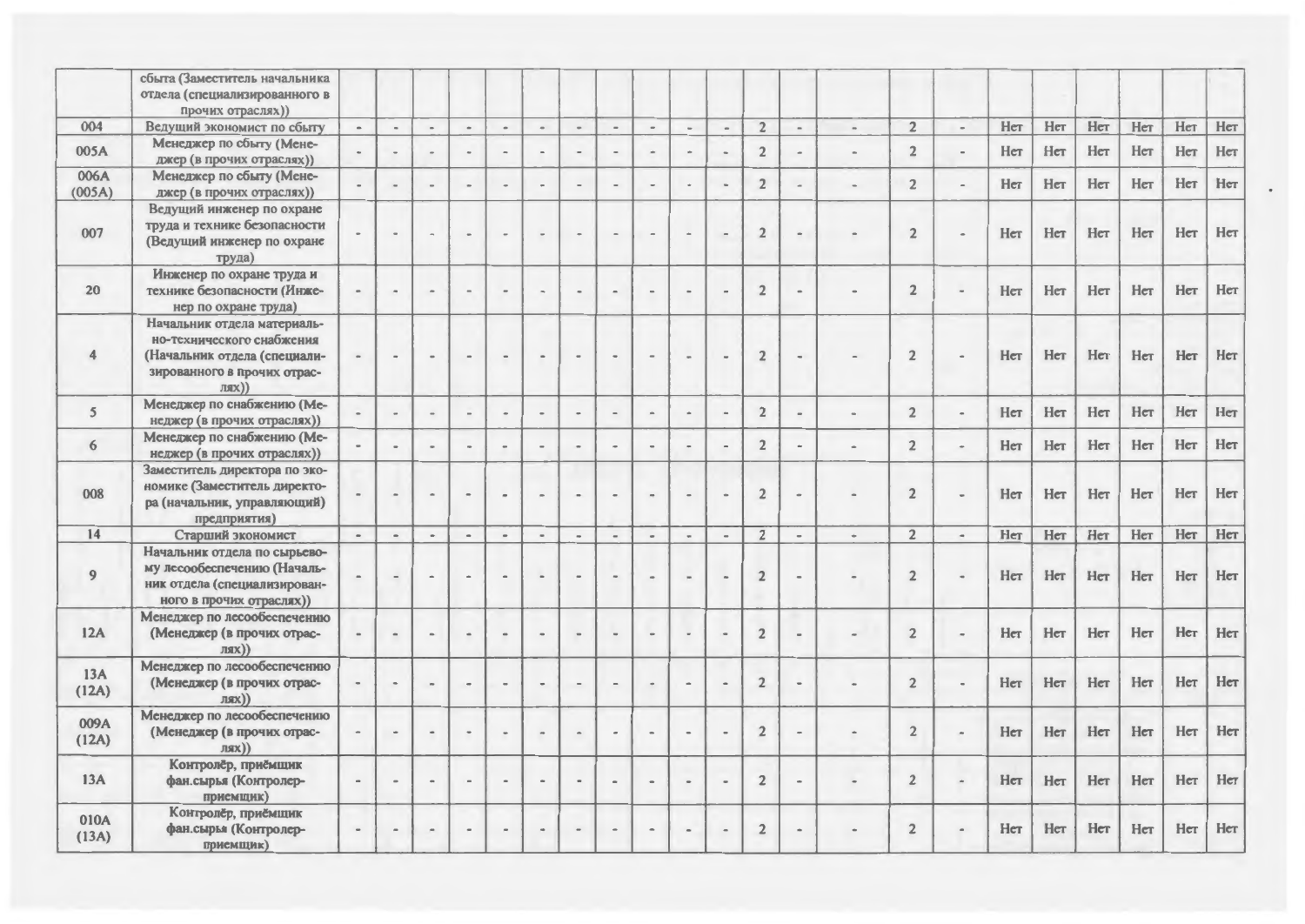| изводства. лаборант (Контро- |                                                                                                                                                                                                                                                                                                                                                                              |                                                                                        |                                                                                                                                                                |                                                                                                                                      |                                                                                                                         |                                                                                                                                                                 |                                                                                                                                                                                                                          |                                                                   |                          |                                                                                      |                          |                                                                                 |                            |                                                                                                                                     |                                                                                                                                                                                |                                                                                                                          |    |                                                                                                    |                                                                                                                      |                                                                                                       |                                                                                                                            |                                                                                                                                   |
|------------------------------|------------------------------------------------------------------------------------------------------------------------------------------------------------------------------------------------------------------------------------------------------------------------------------------------------------------------------------------------------------------------------|----------------------------------------------------------------------------------------|----------------------------------------------------------------------------------------------------------------------------------------------------------------|--------------------------------------------------------------------------------------------------------------------------------------|-------------------------------------------------------------------------------------------------------------------------|-----------------------------------------------------------------------------------------------------------------------------------------------------------------|--------------------------------------------------------------------------------------------------------------------------------------------------------------------------------------------------------------------------|-------------------------------------------------------------------|--------------------------|--------------------------------------------------------------------------------------|--------------------------|---------------------------------------------------------------------------------|----------------------------|-------------------------------------------------------------------------------------------------------------------------------------|--------------------------------------------------------------------------------------------------------------------------------------------------------------------------------|--------------------------------------------------------------------------------------------------------------------------|----|----------------------------------------------------------------------------------------------------|----------------------------------------------------------------------------------------------------------------------|-------------------------------------------------------------------------------------------------------|----------------------------------------------------------------------------------------------------------------------------|-----------------------------------------------------------------------------------------------------------------------------------|
| лер деревообрабатывающего    |                                                                                                                                                                                                                                                                                                                                                                              |                                                                                        |                                                                                                                                                                |                                                                                                                                      |                                                                                                                         |                                                                                                                                                                 |                                                                                                                                                                                                                          |                                                                   |                          |                                                                                      |                          |                                                                                 |                            |                                                                                                                                     |                                                                                                                                                                                |                                                                                                                          |    |                                                                                                    |                                                                                                                      |                                                                                                       |                                                                                                                            |                                                                                                                                   |
| производства)                |                                                                                                                                                                                                                                                                                                                                                                              |                                                                                        |                                                                                                                                                                |                                                                                                                                      |                                                                                                                         |                                                                                                                                                                 |                                                                                                                                                                                                                          |                                                                   |                          |                                                                                      |                          |                                                                                 |                            |                                                                                                                                     |                                                                                                                                                                                |                                                                                                                          |    |                                                                                                    |                                                                                                                      |                                                                                                       |                                                                                                                            |                                                                                                                                   |
| Лаборант по физико-          |                                                                                                                                                                                                                                                                                                                                                                              |                                                                                        |                                                                                                                                                                |                                                                                                                                      |                                                                                                                         |                                                                                                                                                                 |                                                                                                                                                                                                                          |                                                                   |                          |                                                                                      |                          |                                                                                 |                            |                                                                                                                                     |                                                                                                                                                                                |                                                                                                                          |    |                                                                                                    |                                                                                                                      |                                                                                                       |                                                                                                                            |                                                                                                                                   |
| химическим испытаниям (Ла-   |                                                                                                                                                                                                                                                                                                                                                                              |                                                                                        |                                                                                                                                                                |                                                                                                                                      |                                                                                                                         |                                                                                                                                                                 |                                                                                                                                                                                                                          |                                                                   |                          |                                                                                      |                          |                                                                                 |                            |                                                                                                                                     |                                                                                                                                                                                |                                                                                                                          |    |                                                                                                    |                                                                                                                      |                                                                                                       |                                                                                                                            | Her                                                                                                                               |
|                              |                                                                                                                                                                                                                                                                                                                                                                              |                                                                                        |                                                                                                                                                                |                                                                                                                                      |                                                                                                                         |                                                                                                                                                                 |                                                                                                                                                                                                                          |                                                                   |                          |                                                                                      |                          |                                                                                 |                            |                                                                                                                                     |                                                                                                                                                                                |                                                                                                                          |    |                                                                                                    |                                                                                                                      |                                                                                                       |                                                                                                                            |                                                                                                                                   |
| исследований)                |                                                                                                                                                                                                                                                                                                                                                                              |                                                                                        |                                                                                                                                                                |                                                                                                                                      |                                                                                                                         |                                                                                                                                                                 |                                                                                                                                                                                                                          |                                                                   |                          |                                                                                      |                          |                                                                                 |                            |                                                                                                                                     |                                                                                                                                                                                |                                                                                                                          |    |                                                                                                    |                                                                                                                      |                                                                                                       |                                                                                                                            |                                                                                                                                   |
| Лущильщик шпона              | $\overline{\phantom{a}}$                                                                                                                                                                                                                                                                                                                                                     | $\overline{\phantom{a}}$                                                               | $\overline{2}$                                                                                                                                                 | 3.2                                                                                                                                  | $\blacksquare$                                                                                                          | $\hbox{ }$                                                                                                                                                      | $\tilde{\phantom{a}}$                                                                                                                                                                                                    | $\overline{\phantom{a}}$                                          | $\blacksquare$           | $\blacksquare$                                                                       | $\overline{\phantom{a}}$ | $\overline{\phantom{a}}$                                                        |                            | $\overline{\phantom{a}}$                                                                                                            |                                                                                                                                                                                | $\blacksquare$                                                                                                           |    |                                                                                                    | Her                                                                                                                  | Нет                                                                                                   |                                                                                                                            | Нет                                                                                                                               |
|                              |                                                                                                                                                                                                                                                                                                                                                                              |                                                                                        |                                                                                                                                                                |                                                                                                                                      |                                                                                                                         |                                                                                                                                                                 |                                                                                                                                                                                                                          |                                                                   |                          |                                                                                      |                          |                                                                                 |                            |                                                                                                                                     |                                                                                                                                                                                |                                                                                                                          |    |                                                                                                    |                                                                                                                      |                                                                                                       |                                                                                                                            | Нет                                                                                                                               |
|                              |                                                                                                                                                                                                                                                                                                                                                                              |                                                                                        |                                                                                                                                                                |                                                                                                                                      |                                                                                                                         |                                                                                                                                                                 |                                                                                                                                                                                                                          |                                                                   |                          |                                                                                      |                          |                                                                                 |                            |                                                                                                                                     |                                                                                                                                                                                |                                                                                                                          |    |                                                                                                    |                                                                                                                      |                                                                                                       |                                                                                                                            |                                                                                                                                   |
|                              |                                                                                                                                                                                                                                                                                                                                                                              |                                                                                        |                                                                                                                                                                |                                                                                                                                      |                                                                                                                         |                                                                                                                                                                 |                                                                                                                                                                                                                          |                                                                   |                          |                                                                                      |                          |                                                                                 |                            |                                                                                                                                     |                                                                                                                                                                                |                                                                                                                          |    |                                                                                                    |                                                                                                                      |                                                                                                       |                                                                                                                            | Her                                                                                                                               |
|                              |                                                                                                                                                                                                                                                                                                                                                                              |                                                                                        |                                                                                                                                                                |                                                                                                                                      |                                                                                                                         |                                                                                                                                                                 |                                                                                                                                                                                                                          |                                                                   |                          |                                                                                      |                          |                                                                                 |                            |                                                                                                                                     |                                                                                                                                                                                |                                                                                                                          |    |                                                                                                    |                                                                                                                      |                                                                                                       |                                                                                                                            |                                                                                                                                   |
| Помощник лущильщика шпона    | $\sim$                                                                                                                                                                                                                                                                                                                                                                       | $\overline{\phantom{a}}$                                                               | $\overline{2}$                                                                                                                                                 | 3.2                                                                                                                                  | $\blacksquare$                                                                                                          | $\sim$                                                                                                                                                          | $\overline{\phantom{a}}$                                                                                                                                                                                                 | $\,$                                                              | $\;$                     | $\blacksquare$                                                                       | $\blacksquare$           | $\overline{\phantom{a}}$                                                        |                            | $\overline{\phantom{a}}$                                                                                                            | 3.2                                                                                                                                                                            | $\hbox{ }$                                                                                                               | Да | Да                                                                                                 | Her                                                                                                                  |                                                                                                       |                                                                                                                            | Her                                                                                                                               |
| Помощник лущильщика шпона    |                                                                                                                                                                                                                                                                                                                                                                              | $\sim$                                                                                 | $\overline{2}$                                                                                                                                                 | 3.2                                                                                                                                  | $\sim$                                                                                                                  | $\,$ $\,$                                                                                                                                                       | $\overline{\phantom{a}}$                                                                                                                                                                                                 | $\,$                                                              | $\hskip 1.0cm -$         | $\overline{a}$                                                                       | $\hskip1em -$            | $\overline{\phantom{a}}$                                                        |                            | $\overline{\phantom{a}}$                                                                                                            |                                                                                                                                                                                | $\overline{\phantom{a}}$                                                                                                 | Да | Да                                                                                                 | Her                                                                                                                  |                                                                                                       |                                                                                                                            | Her                                                                                                                               |
| Машинист крана (крановщик)   | $\overline{\phantom{a}}$                                                                                                                                                                                                                                                                                                                                                     | $\hbox{ }$                                                                             |                                                                                                                                                                | $\overline{2}$                                                                                                                       | $\overline{2}$                                                                                                          | $\hbox{ }$                                                                                                                                                      | 3.1                                                                                                                                                                                                                      | $\overline{2}$                                                    | $\blacksquare$           |                                                                                      | $\overline{\phantom{a}}$ | $\overline{a}$                                                                  | $\blacksquare$             | $\mathbf{1}$                                                                                                                        |                                                                                                                                                                                | $\blacksquare$                                                                                                           | Да | Her                                                                                                | Her                                                                                                                  |                                                                                                       |                                                                                                                            | Her                                                                                                                               |
| Машинист крана (крановщик)   | $\alpha$                                                                                                                                                                                                                                                                                                                                                                     | $\blacksquare$                                                                         | $\blacksquare$                                                                                                                                                 | $\overline{2}$                                                                                                                       | $\overline{2}$                                                                                                          | $\sim$                                                                                                                                                          | 3.1                                                                                                                                                                                                                      | $\overline{2}$                                                    | $\blacksquare$           | $\blacksquare$                                                                       | $\sim$                   | $\omega$                                                                        | $\overline{\phantom{a}}$   | $\mathbf{I}$                                                                                                                        | 3.1                                                                                                                                                                            | ÷.                                                                                                                       | Да |                                                                                                    | Her                                                                                                                  | Нет                                                                                                   | Нет                                                                                                                        | Her                                                                                                                               |
| Машинист рубительной маши-   |                                                                                                                                                                                                                                                                                                                                                                              |                                                                                        |                                                                                                                                                                |                                                                                                                                      |                                                                                                                         |                                                                                                                                                                 |                                                                                                                                                                                                                          |                                                                   | $\overline{\phantom{a}}$ |                                                                                      |                          |                                                                                 | 31                         | $\hskip 1.6cm =$                                                                                                                    | 3.2                                                                                                                                                                            |                                                                                                                          |    |                                                                                                    | Her                                                                                                                  | Нет                                                                                                   | Her                                                                                                                        | Her                                                                                                                               |
|                              |                                                                                                                                                                                                                                                                                                                                                                              |                                                                                        |                                                                                                                                                                |                                                                                                                                      |                                                                                                                         |                                                                                                                                                                 |                                                                                                                                                                                                                          |                                                                   |                          |                                                                                      |                          |                                                                                 |                            |                                                                                                                                     |                                                                                                                                                                                |                                                                                                                          |    |                                                                                                    |                                                                                                                      |                                                                                                       |                                                                                                                            |                                                                                                                                   |
| ны                           |                                                                                                                                                                                                                                                                                                                                                                              |                                                                                        |                                                                                                                                                                | 3.2                                                                                                                                  |                                                                                                                         |                                                                                                                                                                 | $\overline{2}$                                                                                                                                                                                                           |                                                                   |                          |                                                                                      |                          |                                                                                 | 3.1                        | $\Rightarrow$                                                                                                                       | 3.2                                                                                                                                                                            |                                                                                                                          | Да | Да                                                                                                 | Her                                                                                                                  | Her                                                                                                   | Her                                                                                                                        | Her                                                                                                                               |
| Машинист рубительной маши-   |                                                                                                                                                                                                                                                                                                                                                                              |                                                                                        |                                                                                                                                                                |                                                                                                                                      |                                                                                                                         |                                                                                                                                                                 |                                                                                                                                                                                                                          |                                                                   |                          |                                                                                      |                          |                                                                                 |                            |                                                                                                                                     |                                                                                                                                                                                |                                                                                                                          |    |                                                                                                    |                                                                                                                      |                                                                                                       |                                                                                                                            | Her                                                                                                                               |
| ны                           |                                                                                                                                                                                                                                                                                                                                                                              |                                                                                        |                                                                                                                                                                |                                                                                                                                      |                                                                                                                         |                                                                                                                                                                 |                                                                                                                                                                                                                          |                                                                   |                          |                                                                                      |                          |                                                                                 |                            |                                                                                                                                     |                                                                                                                                                                                |                                                                                                                          |    |                                                                                                    |                                                                                                                      |                                                                                                       |                                                                                                                            |                                                                                                                                   |
| Навальшик-свальщик лесома-   |                                                                                                                                                                                                                                                                                                                                                                              |                                                                                        |                                                                                                                                                                |                                                                                                                                      |                                                                                                                         |                                                                                                                                                                 |                                                                                                                                                                                                                          |                                                                   |                          |                                                                                      |                          |                                                                                 |                            |                                                                                                                                     |                                                                                                                                                                                |                                                                                                                          |    |                                                                                                    |                                                                                                                      |                                                                                                       |                                                                                                                            | Her                                                                                                                               |
| териалов                     |                                                                                                                                                                                                                                                                                                                                                                              |                                                                                        |                                                                                                                                                                |                                                                                                                                      |                                                                                                                         |                                                                                                                                                                 |                                                                                                                                                                                                                          |                                                                   |                          |                                                                                      |                          |                                                                                 |                            |                                                                                                                                     |                                                                                                                                                                                |                                                                                                                          |    |                                                                                                    |                                                                                                                      |                                                                                                       |                                                                                                                            |                                                                                                                                   |
| Навальщик-свальщик лесома-   |                                                                                                                                                                                                                                                                                                                                                                              |                                                                                        |                                                                                                                                                                |                                                                                                                                      |                                                                                                                         |                                                                                                                                                                 |                                                                                                                                                                                                                          |                                                                   |                          |                                                                                      |                          |                                                                                 |                            |                                                                                                                                     |                                                                                                                                                                                |                                                                                                                          |    |                                                                                                    |                                                                                                                      |                                                                                                       |                                                                                                                            | Her                                                                                                                               |
| териалов                     |                                                                                                                                                                                                                                                                                                                                                                              |                                                                                        |                                                                                                                                                                |                                                                                                                                      |                                                                                                                         |                                                                                                                                                                 |                                                                                                                                                                                                                          |                                                                   |                          |                                                                                      |                          |                                                                                 |                            |                                                                                                                                     |                                                                                                                                                                                |                                                                                                                          |    |                                                                                                    |                                                                                                                      |                                                                                                       |                                                                                                                            |                                                                                                                                   |
| Навальщик-свальщик лесома-   |                                                                                                                                                                                                                                                                                                                                                                              |                                                                                        |                                                                                                                                                                |                                                                                                                                      |                                                                                                                         |                                                                                                                                                                 |                                                                                                                                                                                                                          |                                                                   |                          |                                                                                      |                          |                                                                                 |                            |                                                                                                                                     |                                                                                                                                                                                |                                                                                                                          |    |                                                                                                    |                                                                                                                      |                                                                                                       |                                                                                                                            | Her                                                                                                                               |
| териалов                     |                                                                                                                                                                                                                                                                                                                                                                              |                                                                                        |                                                                                                                                                                |                                                                                                                                      |                                                                                                                         |                                                                                                                                                                 |                                                                                                                                                                                                                          |                                                                   |                          |                                                                                      |                          |                                                                                 |                            |                                                                                                                                     |                                                                                                                                                                                |                                                                                                                          |    |                                                                                                    |                                                                                                                      |                                                                                                       |                                                                                                                            |                                                                                                                                   |
| Навальщик-свальщик лесома-   |                                                                                                                                                                                                                                                                                                                                                                              |                                                                                        |                                                                                                                                                                |                                                                                                                                      |                                                                                                                         |                                                                                                                                                                 |                                                                                                                                                                                                                          |                                                                   |                          |                                                                                      |                          |                                                                                 |                            | $\sim$                                                                                                                              |                                                                                                                                                                                |                                                                                                                          |    |                                                                                                    |                                                                                                                      |                                                                                                       |                                                                                                                            | Нет                                                                                                                               |
| териалов                     |                                                                                                                                                                                                                                                                                                                                                                              |                                                                                        |                                                                                                                                                                |                                                                                                                                      |                                                                                                                         |                                                                                                                                                                 |                                                                                                                                                                                                                          |                                                                   |                          |                                                                                      |                          |                                                                                 |                            |                                                                                                                                     |                                                                                                                                                                                |                                                                                                                          |    |                                                                                                    |                                                                                                                      |                                                                                                       |                                                                                                                            |                                                                                                                                   |
| Навальщик-свальщик лесома-   |                                                                                                                                                                                                                                                                                                                                                                              |                                                                                        |                                                                                                                                                                |                                                                                                                                      |                                                                                                                         |                                                                                                                                                                 |                                                                                                                                                                                                                          |                                                                   |                          |                                                                                      |                          |                                                                                 |                            |                                                                                                                                     |                                                                                                                                                                                |                                                                                                                          |    |                                                                                                    |                                                                                                                      |                                                                                                       |                                                                                                                            | Her                                                                                                                               |
| териалов                     |                                                                                                                                                                                                                                                                                                                                                                              |                                                                                        |                                                                                                                                                                |                                                                                                                                      |                                                                                                                         |                                                                                                                                                                 |                                                                                                                                                                                                                          |                                                                   |                          |                                                                                      |                          |                                                                                 |                            |                                                                                                                                     |                                                                                                                                                                                |                                                                                                                          |    |                                                                                                    |                                                                                                                      |                                                                                                       |                                                                                                                            |                                                                                                                                   |
| Навальщик-свальщик лесома-   |                                                                                                                                                                                                                                                                                                                                                                              | $\tilde{\phantom{a}}$                                                                  |                                                                                                                                                                |                                                                                                                                      | $\rightarrow$                                                                                                           | $\qquad \qquad \blacksquare$                                                                                                                                    |                                                                                                                                                                                                                          |                                                                   |                          |                                                                                      |                          |                                                                                 |                            |                                                                                                                                     |                                                                                                                                                                                |                                                                                                                          |    |                                                                                                    |                                                                                                                      |                                                                                                       |                                                                                                                            | Her                                                                                                                               |
|                              |                                                                                                                                                                                                                                                                                                                                                                              |                                                                                        |                                                                                                                                                                |                                                                                                                                      |                                                                                                                         |                                                                                                                                                                 |                                                                                                                                                                                                                          |                                                                   |                          |                                                                                      |                          |                                                                                 |                            |                                                                                                                                     |                                                                                                                                                                                |                                                                                                                          |    |                                                                                                    |                                                                                                                      |                                                                                                       |                                                                                                                            |                                                                                                                                   |
| Навальщик-свальщик лесома-   |                                                                                                                                                                                                                                                                                                                                                                              | $\qquad \qquad \blacksquare$                                                           |                                                                                                                                                                |                                                                                                                                      | $\hbox{ }$                                                                                                              |                                                                                                                                                                 |                                                                                                                                                                                                                          |                                                                   | $\,$                     |                                                                                      |                          | $\overline{\phantom{m}}$                                                        |                            | $\equiv$                                                                                                                            |                                                                                                                                                                                |                                                                                                                          |    |                                                                                                    |                                                                                                                      |                                                                                                       |                                                                                                                            | Her                                                                                                                               |
|                              |                                                                                                                                                                                                                                                                                                                                                                              |                                                                                        |                                                                                                                                                                |                                                                                                                                      |                                                                                                                         |                                                                                                                                                                 |                                                                                                                                                                                                                          |                                                                   |                          |                                                                                      |                          |                                                                                 |                            |                                                                                                                                     |                                                                                                                                                                                |                                                                                                                          |    |                                                                                                    |                                                                                                                      |                                                                                                       |                                                                                                                            |                                                                                                                                   |
|                              |                                                                                                                                                                                                                                                                                                                                                                              |                                                                                        |                                                                                                                                                                |                                                                                                                                      | $\bullet$                                                                                                               |                                                                                                                                                                 | $\blacksquare$                                                                                                                                                                                                           |                                                                   | $\,$                     |                                                                                      |                          | $\blacksquare$                                                                  |                            | $\qquad \qquad \blacksquare$                                                                                                        |                                                                                                                                                                                |                                                                                                                          |    |                                                                                                    |                                                                                                                      |                                                                                                       |                                                                                                                            | Нет                                                                                                                               |
| установки                    |                                                                                                                                                                                                                                                                                                                                                                              |                                                                                        |                                                                                                                                                                |                                                                                                                                      |                                                                                                                         |                                                                                                                                                                 |                                                                                                                                                                                                                          |                                                                   |                          |                                                                                      |                          |                                                                                 |                            |                                                                                                                                     |                                                                                                                                                                                |                                                                                                                          |    |                                                                                                    |                                                                                                                      |                                                                                                       |                                                                                                                            |                                                                                                                                   |
|                              | $\overline{2}$                                                                                                                                                                                                                                                                                                                                                               | $\hbox{ }$                                                                             |                                                                                                                                                                | 3.1                                                                                                                                  | $\bullet$                                                                                                               | $\overline{\phantom{a}}$                                                                                                                                        | $\overline{\phantom{a}}$                                                                                                                                                                                                 |                                                                   | $\overline{a}$           |                                                                                      |                          |                                                                                 | 3.1                        | $\sim$                                                                                                                              | 3.1                                                                                                                                                                            |                                                                                                                          | Да | Her                                                                                                | Her                                                                                                                  | Her                                                                                                   | Her                                                                                                                        | Нет                                                                                                                               |
|                              |                                                                                                                                                                                                                                                                                                                                                                              |                                                                                        |                                                                                                                                                                |                                                                                                                                      |                                                                                                                         |                                                                                                                                                                 |                                                                                                                                                                                                                          |                                                                   |                          |                                                                                      |                          |                                                                                 |                            |                                                                                                                                     |                                                                                                                                                                                |                                                                                                                          |    |                                                                                                    |                                                                                                                      |                                                                                                       |                                                                                                                            |                                                                                                                                   |
|                              |                                                                                                                                                                                                                                                                                                                                                                              | $\blacksquare$                                                                         |                                                                                                                                                                |                                                                                                                                      | $\bullet$                                                                                                               | $\Rightarrow$                                                                                                                                                   |                                                                                                                                                                                                                          |                                                                   |                          |                                                                                      |                          |                                                                                 |                            | $\qquad \qquad \blacksquare$                                                                                                        |                                                                                                                                                                                |                                                                                                                          |    |                                                                                                    |                                                                                                                      |                                                                                                       |                                                                                                                            | Her                                                                                                                               |
|                              |                                                                                                                                                                                                                                                                                                                                                                              |                                                                                        |                                                                                                                                                                |                                                                                                                                      |                                                                                                                         |                                                                                                                                                                 |                                                                                                                                                                                                                          |                                                                   |                          |                                                                                      |                          |                                                                                 |                            |                                                                                                                                     |                                                                                                                                                                                |                                                                                                                          |    |                                                                                                    |                                                                                                                      |                                                                                                       |                                                                                                                            |                                                                                                                                   |
|                              |                                                                                                                                                                                                                                                                                                                                                                              |                                                                                        |                                                                                                                                                                |                                                                                                                                      |                                                                                                                         | $\overline{a}$                                                                                                                                                  |                                                                                                                                                                                                                          |                                                                   |                          |                                                                                      |                          |                                                                                 |                            | $\blacksquare$                                                                                                                      |                                                                                                                                                                                |                                                                                                                          |    |                                                                                                    |                                                                                                                      |                                                                                                       |                                                                                                                            | Her                                                                                                                               |
|                              |                                                                                                                                                                                                                                                                                                                                                                              |                                                                                        |                                                                                                                                                                |                                                                                                                                      |                                                                                                                         |                                                                                                                                                                 |                                                                                                                                                                                                                          |                                                                   |                          |                                                                                      |                          |                                                                                 |                            |                                                                                                                                     |                                                                                                                                                                                |                                                                                                                          |    |                                                                                                    |                                                                                                                      |                                                                                                       |                                                                                                                            |                                                                                                                                   |
| ния                          |                                                                                                                                                                                                                                                                                                                                                                              |                                                                                        |                                                                                                                                                                |                                                                                                                                      |                                                                                                                         |                                                                                                                                                                 |                                                                                                                                                                                                                          |                                                                   |                          |                                                                                      |                          |                                                                                 |                            |                                                                                                                                     |                                                                                                                                                                                |                                                                                                                          |    |                                                                                                    |                                                                                                                      |                                                                                                       |                                                                                                                            | Her                                                                                                                               |
|                              | $\sim$                                                                                                                                                                                                                                                                                                                                                                       | $\overline{a}$                                                                         |                                                                                                                                                                | 3.1                                                                                                                                  |                                                                                                                         |                                                                                                                                                                 |                                                                                                                                                                                                                          |                                                                   | $\overline{a}$           |                                                                                      |                          |                                                                                 | 3.1                        |                                                                                                                                     | 3.1                                                                                                                                                                            |                                                                                                                          | Да | Her                                                                                                | Her                                                                                                                  | Her                                                                                                   | Нет                                                                                                                        | Her                                                                                                                               |
|                              | борант физико-химических<br>Лущильщик шпона<br>Лущильщик шпона<br>ны<br>Машинист рубительной маши-<br>териалов на лущильный станок<br>териалов на лущильный станок<br>Оператор раскряжевочной<br>Оператор линии реброскленва-<br>НИЯ<br>Оператор линии ребросклеива-<br>ния<br>Оператор линии реброскленва-<br>НИЯ<br>Оператор линии ребросклеива-<br>Оператор линии рубки и | $\overline{2}$<br>$\blacksquare$<br>$\overline{2}$<br>$\overline{2}$<br>$\overline{2}$ | $\overline{a}$<br>$\,$<br>$\overline{a}$<br>$\qquad \qquad \blacksquare$<br>$\,$<br>$\overline{\phantom{a}}$<br>$\blacksquare$<br>$\qquad \qquad \blacksquare$ | $\overline{2}$<br>$\overline{2}$<br>$\overline{2}$<br>$\overline{\phantom{a}}$<br>$\overline{2}$<br>$\overline{2}$<br>$\overline{2}$ | $\overline{2}$<br>3.2<br>3.2<br>3.2<br>3.2<br>3.1<br>3.1<br>3.1<br>3.1<br>3.1<br>3.1<br>3.1<br>3.2<br>3.1<br>3.1<br>3.1 | $\qquad \qquad \blacksquare$<br>$\overline{a}$<br>$\blacksquare$<br>$\qquad \qquad \blacksquare$<br>$\sim$<br>$\frac{1}{2}$<br>$\overline{a}$<br>$\overline{a}$ | $\frac{1}{2}$<br>$\overline{a}$<br>$\blacksquare$<br>$\overline{a}$<br>$\qquad \qquad \blacksquare$<br>$\rightarrow$<br>$\blacksquare$<br>$\qquad \qquad \blacksquare$<br>$\sim$<br>$\hat{\phantom{a}}$<br>$\rightarrow$ | $\overline{2}$<br>$\mathbf 2$<br>$\overline{2}$<br>$\blacksquare$ |                          | $\,$ $\,$<br>$\rightarrow$<br>$\qquad \qquad$<br>$\,$ $\,$<br>$\,$<br>$\blacksquare$ |                          | $\overline{2}$<br>$\qquad \qquad$<br>$\overline{\phantom{a}}$<br>$\blacksquare$ | $\overline{2}$<br>$\alpha$ | 3.1<br>3.1<br>31<br>3 <sub>1</sub><br>3.1<br>3.1<br>3.1<br>3.1<br>3.1<br>3.1<br>31<br>3.1<br>3.1<br>3.1<br>3.1<br>3.1<br>3.1<br>3.1 | $\overline{\phantom{a}}$<br>$\tilde{\phantom{a}}$<br>$\blacksquare$<br>$\hskip 1.6cm =$<br>$\blacksquare$<br>$\hskip10pt\hskip10pt\hskip10pt\hskip10pt\hskip10pt$<br>$\,$ $\,$ | 3.1<br>3.2<br>3.2<br>3.2<br>3.2<br>3.1<br>32<br>3.1<br>31<br>3.1<br>3.1<br>3.1<br>3.1<br>3.1<br>3.2<br>3.1<br>3.1<br>3.1 |    | Да<br>Да<br>Да<br>Да<br>Да<br>Да<br>Да<br>Да<br>Да<br>Да<br>Да<br>Да<br>Да<br>Да<br>Да<br>Да<br>Да | Her<br>Да<br>Да<br>Ла<br>Нет<br>Да<br>Ла<br>Her<br>Her<br>Her<br>Her<br>Her<br>Her<br>Her<br>Да<br>Her<br>Her<br>Her | Her<br>Her<br>Her<br>Her<br>Her<br>Her<br>Her<br>Her<br>Her<br>Her<br>Her<br>Her<br>Her<br>Her<br>Her | Her<br>Her<br>Her<br>Her<br>Her<br>Her<br>Her<br>Her<br>Her<br>Her<br>Her<br>Her<br>Нет<br>Her<br>Her<br>Her<br>Her<br>Her | Her<br>Her<br>Her<br>Her<br>Her<br>Her<br>Her<br>Her<br>Her<br>Her<br>Her<br>Her<br>Her<br>Her<br>Her<br>Her<br>Her<br>Her<br>Her |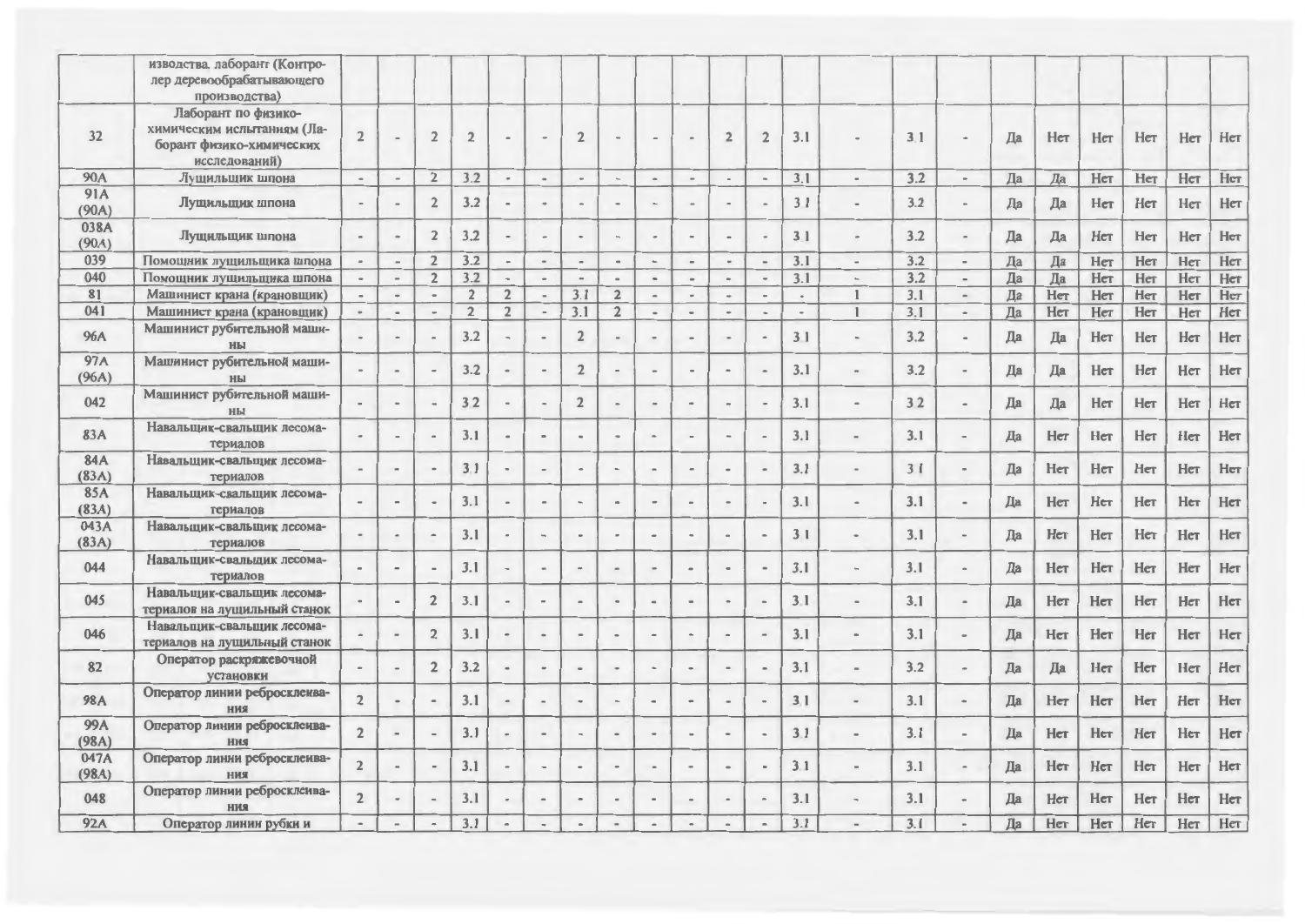|                     | укладки шпона                                                            |                |                              |                      |                |                          |                          |                              |                          |                          |      |                          |                              |                |                              |                |                          |     |     |     |     |     |     |
|---------------------|--------------------------------------------------------------------------|----------------|------------------------------|----------------------|----------------|--------------------------|--------------------------|------------------------------|--------------------------|--------------------------|------|--------------------------|------------------------------|----------------|------------------------------|----------------|--------------------------|-----|-----|-----|-----|-----|-----|
| 93A<br>(92A)        | Оператор линии рубки и<br>укладки шпона                                  |                | $\qquad \qquad \blacksquare$ | $\blacksquare$       | 3.1            | $\sim$                   | $\overline{\phantom{a}}$ |                              | $\overline{\phantom{a}}$ | $\blacksquare$           |      | $\overline{\phantom{a}}$ | $\bullet$                    | 3.1            | $\blacksquare$               | 3.1            |                          | Да  | Her | Her | Her | Нет | Нет |
| 94A                 | Резчик шпона и облицовочных<br>материалов                                |                | $\overline{\phantom{a}}$     | à.                   | 3.1            | $\overline{\phantom{a}}$ | $\;$                     | $\qquad \qquad \blacksquare$ | $\equiv$                 | $\sim$                   |      | $\bullet$                | $\ddot{\phantom{1}}$         | 31             | $\ddot{\phantom{a}}$         | 3 <sub>1</sub> |                          | Да  | Her | Her | Her | Нет | Her |
| 95A<br>(94A)        | Резчик шпона и облицовочных<br>материалов                                |                | $\overline{\phantom{a}}$     |                      | 3.1            |                          | $\bullet$                |                              |                          | $\blacksquare$           |      |                          |                              | 31             | $\frac{1}{2}$                | 3.1            |                          | Да  | Her | Нет | Her | Her | Нет |
| 049A<br>(94A)       | Резчик шпона и облицовочных<br>материалов                                |                | $\overline{\phantom{a}}$     | $\overline{a}$       | 3.1            | $\qquad \qquad$          | $\overline{\phantom{a}}$ | $\overline{\phantom{a}}$     |                          | $\overline{\phantom{a}}$ |      | $\blacksquare$           |                              | 3.1            | $\qquad \qquad \blacksquare$ | 3.1            |                          | Да  | Her | Her | Her | Her | Нет |
| 050A<br>(94A)       | Резчик шпона и облицовочных<br>материалов                                |                | $\bullet$                    | $\ddot{\phantom{1}}$ | 3.1            | $\overline{a}$           | $\rightarrow$            | $\blacksquare$               |                          | $\sim$                   |      | $\blacksquare$           |                              | 3.1            | $\sim$                       | 3.1            |                          | Да  | Her | Her | Her | Her | Her |
| 69A                 | Починщик шпона и фанеры                                                  | $\hbox{ }$     | $\hskip 1.5cm -$             | $\overline{2}$       | 3.1            | $\bullet$                | $\blacksquare$           | $\overline{\phantom{m}}$     |                          | $\sim$                   |      | $\overline{\phantom{0}}$ | $\blacksquare$               | 3.1            | $\,$                         | 3.1            | $\overline{\phantom{a}}$ | Да  | Her | Her | Her | Her | Her |
| <b>70A</b><br>(69A) | Починщик шпона и фанеры                                                  |                | $\overline{\phantom{a}}$     | $\overline{2}$       | 3.1            |                          | $\,$ $\,$                | $\blacksquare$               |                          | $\sim$                   |      | $\Rightarrow$            | $\rightarrow$                | 3.1            | $\blacksquare$               | 3.1            |                          | Да  | Her | Her | Her | Her | Her |
| 103A                | Сборщик                                                                  | $\overline{2}$ | $\hbox{--}$                  | $\sim$               | $\overline{2}$ | $\blacksquare$           | $\tilde{\phantom{a}}$    | $\overline{\phantom{a}}$     |                          | $\bullet$                |      | $\blacksquare$           | $\overline{\phantom{a}}$     | 3.2            | $\qquad \qquad \blacksquare$ | 3.2            |                          | Да  | Да  | Her | Her | Her | Да  |
| 103A<br>(103A)      | Сборщик                                                                  | $\overline{2}$ | $\overline{\phantom{a}}$     |                      | $\overline{2}$ |                          | $\blacksquare$           |                              |                          |                          |      |                          | $\overline{a}$               | 3.2            | $\hskip 1.5cm =$             | 3.2            |                          | Да  | Да  | Her | Нет | Her | Да  |
| 104A<br>(103A)      | Сборщик                                                                  | $\overline{2}$ | $\overline{a}$               | $\ddot{\phantom{1}}$ | $\overline{2}$ | $\overline{a}$           | $\blacksquare$           |                              |                          | $\blacksquare$           |      | $\overline{a}$           |                              | 3.2            | $\alpha$                     | 3.2            |                          | Да  | Да  | Her | Her | Her | Да  |
| 105A<br>(103A)      | Сборщик                                                                  | $\overline{2}$ |                              |                      | $\overline{c}$ |                          | $\rightarrow$            |                              |                          |                          |      |                          |                              | 3.2            | $\overline{a}$               | 3.2            |                          | Да  | Да  | Her | Her | Her | Да  |
| 106A<br>(103A)      | Сборщик                                                                  | $\overline{2}$ |                              |                      | $\overline{2}$ |                          |                          |                              |                          |                          |      |                          |                              | 3.2            | $\sim$                       | 32             |                          | Да  | Да  | Her | Her | Her | Да  |
| 107A<br>(103A)      | Сборщик                                                                  | $\overline{2}$ |                              |                      | $\overline{2}$ | $\overline{\phantom{a}}$ | $\overline{a}$           |                              | $\overline{a}$           | $\sim$                   |      | $\bullet$                | $\overline{\phantom{a}}$     | 3.2            | $\hskip 1.5cm -$             | 3.2            |                          | Да  | Да  | Her | Her | Her | Да  |
| 108A<br>(103A)      | Сборщик                                                                  | $\overline{2}$ | $\qquad \qquad \blacksquare$ | $\bullet$            | $\overline{2}$ | $\hskip1em -$            | $\overline{a}$           | $\rightarrow$                |                          | $\blacksquare$           |      | $\blacksquare$           |                              | 3.2            | $\frac{1}{2}$                | 3.2            |                          | Да  | Да  | Her | Her | Her | Да  |
| 051A<br>(103A)      | Сборщик                                                                  | $\overline{2}$ | $\hskip 1.6cm =$             |                      | $\overline{2}$ | $\frac{1}{2}$            | ٠                        |                              |                          |                          |      | $\blacksquare$           |                              | 3.2            | $\blacksquare$               | 3.2            |                          | Да  | Да  | Her | Her | Her | Да  |
| 052                 | Сборщик                                                                  | $\overline{2}$ | $\hat{\phantom{a}}$          | $\sim$               | $\overline{2}$ | $\blacksquare$           | $\blacksquare$           | $\qquad \qquad =$            | $\blacksquare$           | $\sim$                   | $\,$ | $\blacksquare$           | $\bullet$                    | 3.2            | $\,$                         | 3.2            | $\sim$                   | Да  | Да  | Her | Her | Her | Да  |
| 80                  | Сдатчик фанеры (Сдатчик го-<br>товой продукции)                          |                | $\blacksquare$               | $\overline{2}$       | $\overline{2}$ | $\hbox{ }$               | $\blacksquare$           | $\blacksquare$               |                          | $\blacksquare$           |      |                          | $\overline{\mathbf{2}}$      | $\overline{2}$ | $\blacksquare$               | $\overline{2}$ |                          | Her | Her | Her | Her | Her | Her |
| <b>66A</b>          | Сортировщик шпона (Сорти-<br>ровщик шпона и фанеры)                      |                |                              | $\overline{2}$       | $\overline{2}$ | $\overline{\phantom{0}}$ | $\blacksquare$           |                              |                          | $\frac{1}{2}$            |      |                          | $\blacksquare$               | 3.1            | $\overline{\phantom{a}}$     | 3.1            |                          | Да  | Her | Her | Нет | Her | Нет |
| <b>67A</b><br>(66A) | Сортировщик шпона (Сорти-<br>ровщик шпона и фанеры)                      |                | $\bullet$                    | $\overline{2}$       | $\overline{2}$ |                          | $\overline{a}$           |                              |                          | $\blacksquare$           |      |                          | $\qquad \qquad \blacksquare$ | 3.1            |                              | 3.1            |                          | Да  | Her | Her | Her | Her | Нет |
| <b>68A</b><br>(66A) | Сортировщик шпона (Сорти-<br>ровщик шпона и фанеры)                      |                |                              | $\overline{2}$       | $\overline{2}$ | $\overline{a}$           | $\rightarrow$            |                              |                          | $\blacksquare$           |      |                          |                              | 3.1            |                              | 3.1            |                          | Да  | Her | Her | Her | Her | Her |
| 053A<br>(66A)       | Сортировщик шпона (Сорти-<br>ровщик шпона и фанеры)                      |                |                              | $\overline{2}$       | $\overline{2}$ |                          | $\blacksquare$           |                              |                          | $\blacksquare$           |      |                          |                              | 3.1            | $\qquad \qquad =$            | 3.1            | $\overline{\phantom{0}}$ | Да  | Her | Her | Her | Her | Нет |
| 054                 | Сортировщик шпона (Сорти-<br>ровщик шпона и фанеры)                      |                | $\qquad \qquad \blacksquare$ | $\overline{2}$       | $\overline{2}$ | $\overline{\phantom{a}}$ | $\blacksquare$           | $\frac{1}{2}$                | $\blacksquare$           | $\sim$                   |      | $\bullet$                | $\blacksquare$               | 3.1            | $\qquad \qquad \blacksquare$ | 3.1            |                          | Да  | Her | Her | Her | Нет | Нет |
| 71A                 | Сортировщик шпона и фанеры,<br>упаковщик (Сортировщик<br>шпона и фанеры) |                | $\blacksquare$               | $\overline{2}$       | $\overline{2}$ | $\overline{a}$           | $\hskip 1.0cm -$         |                              |                          | $\qquad \qquad \bullet$  |      | $\blacksquare$           |                              | 3.2            |                              | 3.2            |                          | Да  | Да  | Her | Her | Her | Нет |
| 72A<br>(71A)        | Сортировщик шпона и фанеры,<br>упаковщик (Сортировщик                    |                |                              | $\overline{2}$       | $\overline{2}$ |                          |                          |                              |                          |                          |      |                          |                              | 3.2            |                              | 3.2            |                          | Да  | Да  | Her | Her | Her | Her |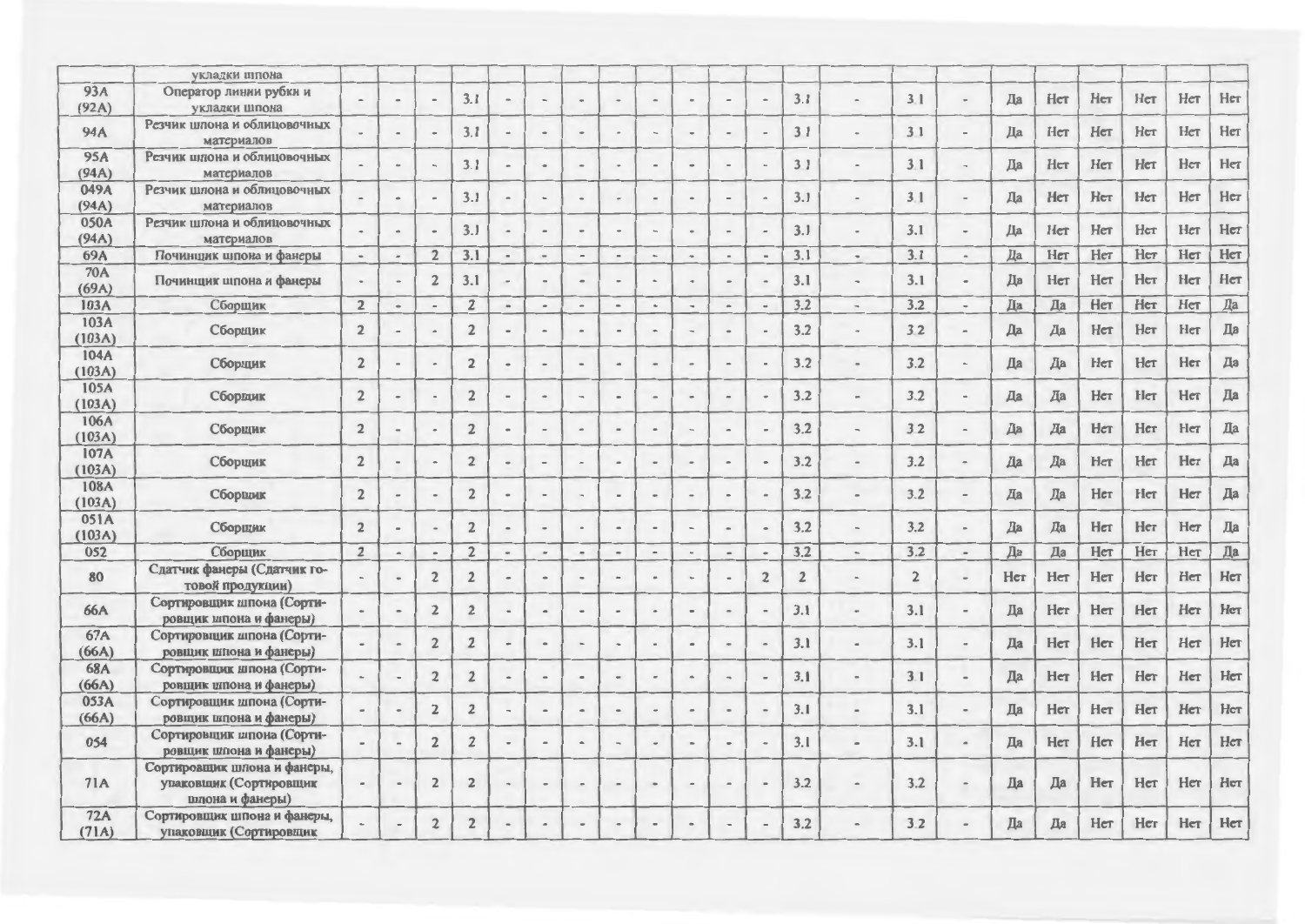|               | шпона и фанеры)             |                          |                                 |                |                |                                                                                                                                                   |                          |                              |                              |                          |                          |                          |                              |                |                                                                      |                |                              |     |     |     |     |     |     |
|---------------|-----------------------------|--------------------------|---------------------------------|----------------|----------------|---------------------------------------------------------------------------------------------------------------------------------------------------|--------------------------|------------------------------|------------------------------|--------------------------|--------------------------|--------------------------|------------------------------|----------------|----------------------------------------------------------------------|----------------|------------------------------|-----|-----|-----|-----|-----|-----|
| 73A           | Сортировщик шпона и фанеры, |                          |                                 |                |                |                                                                                                                                                   |                          |                              |                              |                          |                          |                          |                              |                |                                                                      |                |                              |     |     |     |     |     |     |
| (71A)         | упаковщик (Сортировщик      |                          |                                 | $\sqrt{2}$     | $\overline{2}$ |                                                                                                                                                   | $\sim$                   |                              |                              | $\overline{\phantom{a}}$ |                          |                          |                              | 3.2            |                                                                      | 3.2            |                              | Да  | Да  | Her | Her | Her | Her |
|               | шпона и фанеры)             |                          |                                 |                |                |                                                                                                                                                   |                          |                              |                              |                          |                          |                          |                              |                |                                                                      |                |                              |     |     |     |     |     |     |
| <b>74A</b>    | Сортировщик шпона и фанеры, |                          |                                 |                |                |                                                                                                                                                   |                          |                              |                              |                          |                          |                          |                              |                |                                                                      |                |                              |     |     |     |     |     |     |
| (71A)         | упаковщик (Сортировщик      |                          | $\overline{a}$                  | $\sqrt{2}$     | $\overline{2}$ |                                                                                                                                                   | $\sim$                   |                              |                              | $\overline{\phantom{a}}$ |                          |                          |                              | 32             |                                                                      | 3.2            |                              | Да  | Да  | Her | Her | Her | Нет |
|               | шпона и фанеры)             |                          |                                 |                |                |                                                                                                                                                   |                          |                              |                              |                          |                          |                          |                              |                |                                                                      |                |                              |     |     |     |     |     |     |
|               | Сортировщик шпона и фанеры, |                          |                                 |                |                |                                                                                                                                                   |                          |                              |                              |                          |                          |                          |                              |                |                                                                      |                |                              |     |     |     |     |     |     |
| 055           | упаковщик (Сортировщик      |                          | $\overline{a}$                  | $\overline{2}$ | $\overline{2}$ |                                                                                                                                                   | $\frac{1}{2}$            | $\blacksquare$               | $\blacksquare$               | $\sim$                   |                          | $\overline{a}$           | $\overline{a}$               | 3.2            | $\overline{\phantom{a}}$                                             | 3.2            |                              | Да  | Да  | Her | Her | Нет | Her |
|               | шпона и фанеры)             |                          |                                 |                |                |                                                                                                                                                   |                          |                              |                              |                          |                          |                          |                              |                |                                                                      |                |                              |     |     |     |     |     |     |
| 75            | Станочник-распиловщик       | $\overline{2}$           | $\hbox{ }$                      | $\overline{2}$ | 3.1            | $\overline{\phantom{a}}$                                                                                                                          | $\ddot{\phantom{1}}$     | $\overline{\phantom{a}}$     |                              | $\overline{\phantom{a}}$ | $\sim$                   | $\hbox{ }$               | $\overline{a}$               | 3.1            | $\frac{1}{2}$                                                        | 3.1            | $\overline{\phantom{a}}$     | Да  | Her | Her | Her | Her | Her |
| <b>61A</b>    | Сушильщик шпона и фанеры    | $\hbox{--}$              | $\overline{\phantom{a}}$        | $\overline{2}$ | 3.1            | $\blacksquare$                                                                                                                                    | $\blacksquare$           | $\bullet$                    | $\sim$                       | $\,$                     | $\overline{\phantom{a}}$ | $\overline{2}$           | $\hbox{--}$                  | 3.1            | $\blacksquare$                                                       | 3.1            | $\qquad \qquad$              | Да  | Her | Нет | Нет | Her | Her |
| 62A           | Сушильщик шлона и фанеры    | $\overline{\phantom{a}}$ | $\,$ $\,$                       | $\sqrt{2}$     | 3.1            | $\,$ $\,$                                                                                                                                         | $\equiv$                 | $\blacksquare$               | $\sim$                       | $\,$ $\,$                | $\rightarrow$            | $\overline{2}$           | $\frac{1}{2}$                | 3.1            | $\tilde{\phantom{a}}$                                                | 3.1            |                              | Да  | Her | Her | Her | Her | Нет |
| (61A)         |                             |                          |                                 |                |                |                                                                                                                                                   |                          |                              |                              |                          |                          |                          |                              |                |                                                                      |                |                              |     |     |     |     |     |     |
| 63A           | Сушильщик шпона и фанеры    |                          | $\frac{1}{2}$                   | $\overline{2}$ | 3.1            |                                                                                                                                                   | $\overline{\phantom{a}}$ | $\blacksquare$               |                              | $\tilde{\phantom{a}}$    |                          | $\overline{2}$           |                              | 3.1            | $\sim$                                                               | 3.1            |                              | Да  | Her | Her | Her | Her | Нет |
| (61A)         |                             |                          |                                 |                |                |                                                                                                                                                   |                          |                              |                              |                          |                          |                          |                              |                |                                                                      |                |                              |     |     |     |     |     |     |
| 64A           | Сушильщик шпона и фанеры    |                          | $\sim$                          | $\overline{2}$ | 3.1            |                                                                                                                                                   | $\hat{\phantom{a}}$      |                              |                              | $\,$                     |                          | $\overline{2}$           |                              | 3.1            | $\hskip 1.5cm -$                                                     | 3.1            |                              | Да  | Her | Her | Her | Her | Her |
| (61A)         |                             |                          |                                 |                |                |                                                                                                                                                   |                          |                              |                              |                          |                          |                          |                              |                |                                                                      |                |                              |     |     |     |     |     |     |
| 056A          | Сушильщик шпона и фанеры    |                          | $\overline{\phantom{a}}$        | $\overline{2}$ | 3.1            |                                                                                                                                                   |                          |                              |                              |                          |                          | $\overline{2}$           |                              | 3.1            | $\blacksquare$                                                       | 3.1            |                              | Да  | Her | Her | Нет | Her | Нет |
| (61A)         |                             |                          |                                 |                |                |                                                                                                                                                   |                          |                              |                              |                          |                          |                          |                              |                |                                                                      |                |                              |     |     |     |     |     |     |
| 057A          | Сушильщик шпона и фанеры    |                          | $\blacksquare$                  | $\overline{2}$ | 3.1            |                                                                                                                                                   | $\overline{\phantom{a}}$ |                              | ٠                            |                          |                          | $\overline{2}$           |                              | 3.1            | $\blacksquare$                                                       | 3.1            |                              | Да  | Her | Her | Her | Нет | Нет |
| (61A)<br>058A |                             |                          |                                 |                |                |                                                                                                                                                   |                          |                              |                              |                          |                          |                          |                              |                |                                                                      |                |                              |     |     |     |     |     |     |
| (61A)         | Сушильщик шпона и фанеры    | $\blacksquare$           | $\hbox{--}$                     | $\overline{2}$ | 3.1            | $\hbox{--}$                                                                                                                                       | $\hskip 1.0cm -$         |                              | $\qquad \qquad \blacksquare$ | $\blacksquare$           |                          | $\overline{2}$           | $\overline{\phantom{a}}$     | 3.1            | $\overline{\phantom{a}}$                                             | 3.1            |                              | Да  | Her | Her | Her | Her | Her |
| 059A          |                             |                          |                                 |                |                |                                                                                                                                                   |                          |                              |                              |                          |                          |                          |                              |                |                                                                      |                |                              |     |     |     |     |     |     |
| (61A)         | Сушильщик шпона и фанеры    |                          | $\hspace{0.1mm}-\hspace{0.1mm}$ | $\overline{2}$ | 3.1            | $\hskip1.6pt\hskip1.6pt\hskip1.6pt\hskip1.6pt\hskip1.6pt\hskip1.6pt\hskip1.6pt\hskip1.6pt\hskip1.6pt\hskip1.6pt\hskip1.6pt\hskip1.6pt\hskip1.6pt$ | $\;$                     | $\blacksquare$               | $\blacksquare$               | $\,$                     |                          | $\overline{2}$           | $\qquad \qquad \blacksquare$ | 3.1            | $\blacksquare$                                                       | 3.1            | $\qquad \qquad \blacksquare$ | Да  | Her | Her | Нет | Her | Her |
| 060A          |                             |                          |                                 |                |                |                                                                                                                                                   |                          |                              |                              |                          |                          |                          |                              |                |                                                                      |                |                              |     |     |     |     |     |     |
| (61A)         | Сушильщик шпона и фанеры    |                          | $\alpha$                        | $\overline{2}$ | 3.1            |                                                                                                                                                   | $\alpha$                 |                              |                              | $\blacksquare$           |                          | $\overline{2}$           | $\blacksquare$               | 3.1            | $\qquad \qquad \blacksquare$                                         | 3.1            | $\rightarrow$                | Да  | Her | Her | Her | Her | Her |
| 061A          |                             |                          |                                 |                |                |                                                                                                                                                   |                          |                              |                              |                          |                          |                          |                              |                |                                                                      |                |                              |     |     |     |     |     |     |
| (61A)         | Сушильщик шпона и фанеры    |                          | $\;$                            | $\overline{2}$ | 3.1            |                                                                                                                                                   | $\blacksquare$           |                              |                              |                          |                          | $\overline{2}$           | $\overline{\phantom{0}}$     | 3.1            | $\blacksquare$                                                       | 3.1            |                              | Да  | Нет | Her | Нет | Her | Нет |
| 062A          |                             |                          |                                 |                |                |                                                                                                                                                   |                          |                              |                              |                          |                          |                          |                              |                |                                                                      |                |                              |     |     |     |     |     |     |
| (61A)         | Сушильщик шпона и фанеры    |                          | $\equiv$                        | $\overline{2}$ | 3.1            |                                                                                                                                                   | $\overline{a}$           |                              |                              |                          |                          | $\overline{2}$           |                              | 3.1            | $\qquad \qquad \blacksquare$                                         | 3 <sub>1</sub> |                              | Да  | Her | Her | Нет | Her | Her |
| 063A          |                             |                          |                                 |                |                |                                                                                                                                                   |                          |                              |                              |                          |                          |                          |                              |                |                                                                      |                |                              |     |     |     |     |     | Нет |
| (61A)         | Сушильщик шпона и фанеры    | $\alpha$                 | $\hskip 1.5cm =$                | $\overline{2}$ | 3.1            | $\bullet$                                                                                                                                         | $\bullet$                |                              | $\blacksquare$               | $\sim$                   |                          | $\overline{2}$           | $\qquad \qquad \blacksquare$ | 31             | $\frac{1}{2}$                                                        | 3.1            |                              | Да  | Her | Her | Нет | Her |     |
| 064A          |                             |                          |                                 |                | 3.1            |                                                                                                                                                   |                          |                              |                              |                          |                          |                          |                              | 3.1            |                                                                      | 3.1            |                              | Да  | Her | Her | Her | Her | Нет |
| (61A)         | Сушильщик шпона и фанеры    | $\blacksquare$           | $\hbox{\small -}$               | $\overline{2}$ |                | $\overline{\phantom{a}}$                                                                                                                          | $\blacksquare$           | $\bullet$                    | $\blacksquare$               | $\bullet$                |                          | $\overline{2}$           | ×.                           |                | $\hskip 1.5cm -$                                                     |                |                              |     |     |     |     |     |     |
| 065A          |                             |                          |                                 | $\overline{2}$ | 3.1            |                                                                                                                                                   | $\overline{a}$           |                              |                              | $\blacksquare$           |                          | $\overline{2}$           | $\blacksquare$               | 3.1            | $\hskip 1.5cm -$                                                     | 3.1            |                              | Да  | Her | Her | Нет | Her | Her |
| (61A)         | Сушильщик шпона и фанеры    |                          | $\hbox{ }$                      |                |                | $\hskip1em{\scriptscriptstyle -}$                                                                                                                 |                          | $\blacksquare$               | $\blacksquare$               |                          |                          |                          |                              |                |                                                                      |                |                              |     |     |     |     |     |     |
| <b>76A</b>    | Шлифовщик по дереву         | $\overline{\phantom{a}}$ | $\hbox{ }$                      | $\overline{2}$ | 3.1            | $\sim$                                                                                                                                            | $\blacksquare$           | $\,$                         | $\bullet$                    | $\hskip 1.5cm -$         | $\,$ $\,$                | $\blacksquare$           | $\hbox{--}$                  | 3.1            | $\blacksquare$                                                       | 3.1            | $\overline{\phantom{a}}$     | Да  | Her | Her | Нет | Her | Нет |
| 066A          | Шлифовщик по дереву         | $\blacksquare$           | $\hskip 1.5cm -$                | $\overline{2}$ | 3.1            | $\blacksquare$                                                                                                                                    | $\hbox{ }$               | $\qquad \qquad \blacksquare$ | $\blacksquare$               | $\blacksquare$           |                          | $\frac{1}{2}$            | $\hbox{ }$                   | 3.1            | $\hskip1.6pt\hskip1.6pt\hskip1.6pt\hskip1.6pt\hskip1.6pt\hskip1.6pt$ | 3.1            |                              | Да  | Her | Her | Her | Her | Her |
| (76A)         |                             |                          |                                 |                |                |                                                                                                                                                   |                          |                              |                              |                          |                          |                          |                              |                |                                                                      |                |                              |     |     |     |     |     |     |
| 116           | Штукатур-маляр (Штукатур)   | $\overline{2}$           | $\sim$                          | $\overline{2}$ | $\blacksquare$ | $\bullet$                                                                                                                                         | $\blacksquare$           | $\bullet$                    | $\qquad \qquad \blacksquare$ | $\blacksquare$           | $\blacksquare$           | $\qquad \qquad$          | $\overline{\phantom{a}}$     | $\overline{2}$ | $\sim$                                                               | $\overline{2}$ | $\overline{\phantom{a}}$     | Her | Her | Her | Her | Her | Her |
|               | Уборщик производственных    |                          |                                 |                |                |                                                                                                                                                   |                          |                              |                              |                          |                          |                          |                              |                |                                                                      |                |                              |     |     |     |     |     |     |
| 36A           | помещений (Уборщик произ-   |                          | $\blacksquare$                  | $\overline{a}$ |                |                                                                                                                                                   | ٠                        |                              |                              |                          |                          |                          |                              | $\overline{2}$ |                                                                      | $\overline{2}$ |                              | Her | Her | Her | Her | Her | Нет |
|               | водственных и служебных     |                          |                                 |                |                |                                                                                                                                                   |                          |                              |                              |                          |                          |                          |                              |                |                                                                      |                |                              |     |     |     |     |     |     |
|               | помещений)                  |                          |                                 |                |                |                                                                                                                                                   |                          |                              |                              |                          |                          |                          |                              |                |                                                                      |                |                              |     |     |     |     |     |     |
| 067A          | Уборщик производственных    |                          | $\tilde{\phantom{a}}$           |                |                |                                                                                                                                                   | $\overline{a}$           |                              |                              | $\overline{a}$           |                          | $\overline{\phantom{a}}$ | $\overline{a}$               | $\overline{2}$ |                                                                      | $\overline{2}$ |                              | Her | Нет | Her | Нет | Нет | Нет |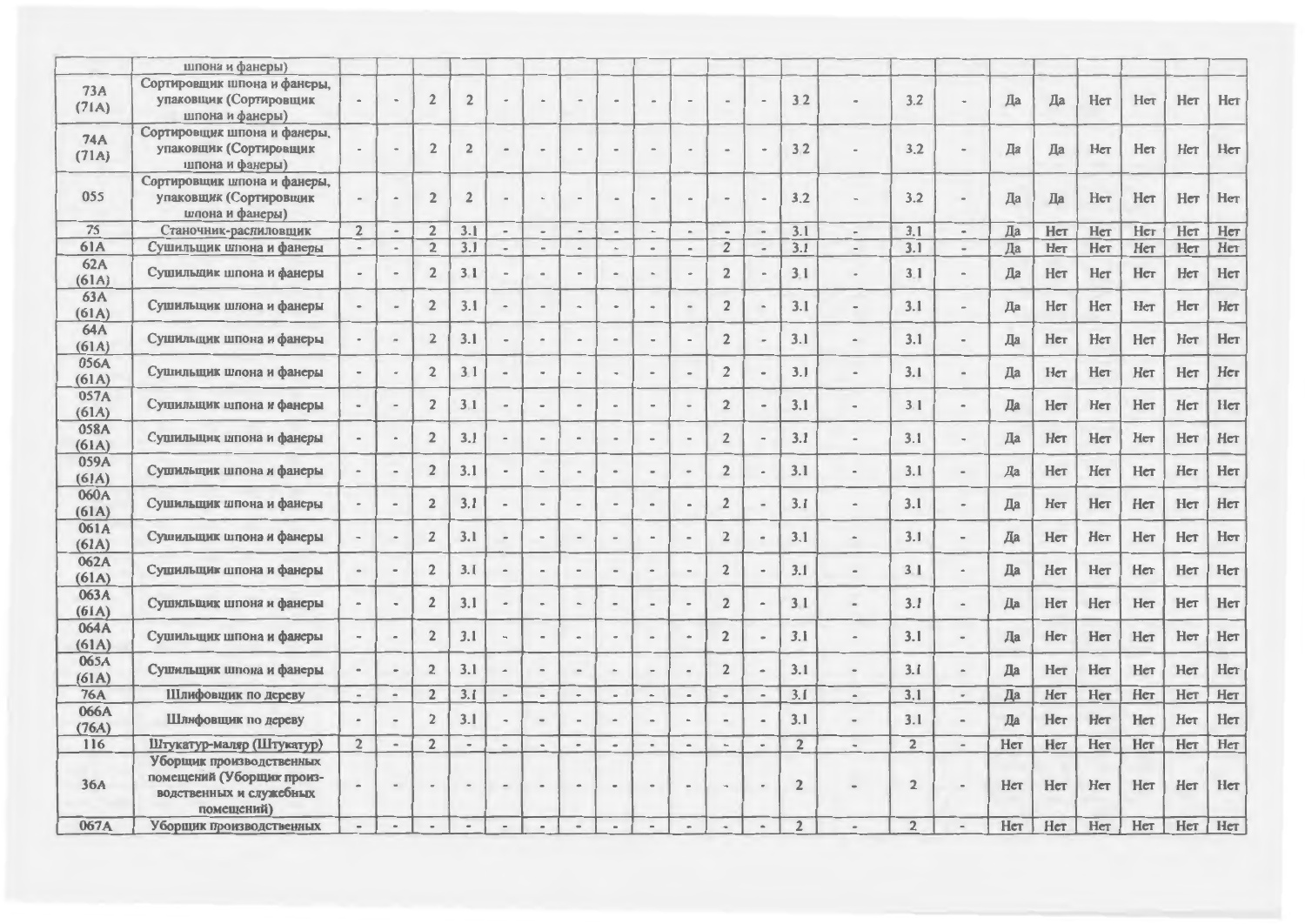| (36A)         | помещений (Уборщик произ-<br>водственных и служебных<br>помещений)                                                           |                                                                                                       |                          |                              |                         |                          |                              |                          |                              |                          |                          |                              |                              |                |                              |                |                          |     |     |     |     |     |     |
|---------------|------------------------------------------------------------------------------------------------------------------------------|-------------------------------------------------------------------------------------------------------|--------------------------|------------------------------|-------------------------|--------------------------|------------------------------|--------------------------|------------------------------|--------------------------|--------------------------|------------------------------|------------------------------|----------------|------------------------------|----------------|--------------------------|-----|-----|-----|-----|-----|-----|
| 49A           | Токарь                                                                                                                       | $\,$                                                                                                  | $\qquad \qquad$          | $\overline{2}$               | 3.1                     | $\hbox{--}$              | $\tilde{\phantom{a}}$        | $\blacksquare$           | $\bullet$                    | $\overline{\phantom{a}}$ | $\;$                     | $\blacksquare$               | $\overline{\phantom{a}}$     | 3.1            | $\overline{a}$               | 3.1            | $\overline{\phantom{a}}$ | Да  | Her | Her | Нет | Her | Нет |
| 068A<br>(49A) | Токарь                                                                                                                       |                                                                                                       |                          | $\sqrt{2}$                   | 3.1                     |                          |                              |                          |                              |                          |                          |                              |                              | 3.1            |                              | 3.1            |                          | Да  | Her | Her | Her | Нет | Нет |
| 38            | Наладчик деревообрабатыва-<br>ющего оборудования                                                                             |                                                                                                       |                          | $\overline{a}$               |                         |                          | $\qquad \qquad \blacksquare$ |                          | $\overline{\phantom{a}}$     |                          |                          | $\overline{\phantom{0}}$     | ٠                            | 3.1            | $\qquad \qquad \blacksquare$ | 3.1            |                          | Да  | Her | Her | Нет | Her | Нет |
| 39            | Наладчик деревообрабатыва-<br>ющего оборудования                                                                             |                                                                                                       | $\hbox{ }$               | $\overline{a}$               | $\sim$                  | $\blacksquare$           | $\blacksquare$               | $\blacksquare$           | $\qquad \qquad$              | $\,$                     |                          | $\qquad \qquad \blacksquare$ | $\qquad \qquad \blacksquare$ | 3.1            | $\overline{\phantom{a}}$     | 3.1            |                          | Да  | Her | Her | Нет | Her | Нет |
| 42A           | Слесарь-ремонтник дежурный                                                                                                   | $\,$                                                                                                  | $\blacksquare$           | $\blacksquare$               | 3.1                     | $\hskip 1.5cm -$         | $\,$                         | $\overline{\phantom{a}}$ | $\overline{a}$               | $\blacksquare$           | $\alpha$                 | $\blacksquare$               | $\hbox{ }$                   | 3.1            | $\Rightarrow$                | 3.1            | $\sim$                   | Да  | Her | Her | Her | Her | Her |
| 069A<br>(42A) | Слесарь-ремонтник дежурный                                                                                                   |                                                                                                       | $\blacksquare$           | $\overline{\phantom{a}}$     | 3.1                     |                          | $\,$                         |                          | $\overline{a}$               | $\qquad \qquad$          |                          | $\overline{a}$               | $\overline{\phantom{a}}$     | 3.1            | $\bullet$                    | 3 <sub>1</sub> |                          | Да  | Her | Her | Her | Нет | Нет |
| 40A           | Слесарь-ремонтник                                                                                                            | $\overline{\phantom{a}}$                                                                              | $\overline{\phantom{a}}$ | $\overline{a}$               | 3.1                     | $\overline{\phantom{a}}$ | $\blacksquare$               | $\overline{\phantom{a}}$ | $\blacksquare$               | $\overline{a}$           | $\ddot{\phantom{1}}$     |                              | $\blacksquare$               | 3.1            | $\overline{a}$               | 3.1            | $\blacksquare$           | Да  | Her | Her | Нет | Her | Her |
| 41A<br>(40A)  | Слесарь-ремонтник                                                                                                            |                                                                                                       |                          |                              | 3.1                     |                          | $\blacksquare$               |                          |                              |                          |                          |                              |                              | 3.1            |                              | 3.1            |                          | Да  | Her | Her | Her | Her | Нет |
| 070A<br>(40A) | Слесарь-ремонтник                                                                                                            | $\hskip 1.0cm$                                                                                        | $\blacksquare$           | $\overline{\phantom{a}}$     | 3.1                     |                          | $\overline{\phantom{a}}$     |                          | $\overline{a}$               | $\,$                     |                          | $\overline{\phantom{0}}$     | ٠                            | 3.1            | $\overline{\phantom{0}}$     | 3.1            |                          | Да  | Her | Her | Her | Her | Нет |
| 071A<br>(40A) | Слесарь-ремонтник                                                                                                            | $\hskip1.6pt\hskip1.6pt\hskip1.6pt\hskip1.6pt\hskip1.6pt\hskip1.6pt\hskip1.6pt\hskip1.6pt\hskip1.6pt$ | $\blacksquare$           | $\blacksquare$               | 3.1                     | $\hbox{ }$               | $\hbox{ }$                   | $\qquad \qquad$          | $\qquad \qquad \blacksquare$ | $\blacksquare$           |                          | $\overline{\phantom{0}}$     | $\blacksquare$               | 3.1            | $\overline{\phantom{a}}$     | 3.1            |                          | Да  | Her | Her | Her | Нет | Нет |
| 43A           | Электрогазосварщик                                                                                                           | 3.1                                                                                                   | $\overline{a}$           | 3.1                          | $\overline{2}$          | $\blacksquare$           | $\,$                         | $\overline{\phantom{0}}$ | $\tilde{\phantom{a}}$        | 3.1                      | $\overline{\phantom{a}}$ | $\qquad \qquad \blacksquare$ | $\sim$                       | 3.1            | $\hskip 1.6cm -$             | 3.2            | $\overline{\phantom{a}}$ | Да  | Да  | Her | Да  | Her | Да  |
| 44A<br>(43A)  | Электрогазосварщик                                                                                                           | 3.1                                                                                                   |                          | 3.1                          | $\overline{2}$          |                          | $\rightarrow$                |                          |                              | 3.1                      |                          |                              | $\blacksquare$               | 3.1            | $\sim$                       | 3.2            |                          | Да  | Да  | Her | Да  | Her | Да  |
| 072A<br>(43A) | Электрогазосварщик                                                                                                           | 3.1                                                                                                   | $\overline{a}$           | 3.1                          | $\overline{2}$          | $\bullet$                | $\blacksquare$               | $\blacksquare$           |                              | 3.1                      |                          | $\overline{a}$               | $\ddot{\phantom{1}}$         | 3.1            | $\sim$                       | 3.2            |                          | Да  | Да  | Her | Да  | Her | Да  |
| 073A<br>(43A) | Электрогазосварщик                                                                                                           | 3.1                                                                                                   |                          | 3.1                          | $\overline{2}$          |                          | $\blacksquare$               |                          |                              | 3.1                      |                          |                              | $\qquad \qquad \blacksquare$ | 3.1            | $\bullet$                    | 3.2            |                          | Да  | Да  | Her | Да  | Нет | Да  |
| 074A<br>(43A) | Электрогазосварщик                                                                                                           | 3.1                                                                                                   | $\rightarrow$            | 3.1                          | $\overline{2}$          |                          | $\,$ $\,$                    | $\overline{a}$           |                              | 3,1                      | $\qquad \qquad$          | $\blacksquare$               | $\overline{\phantom{a}}$     | 3.1            | $\blacksquare$               | 3.2            |                          | Да  | Да  | Her | Да  | Нет | Да  |
| 075A<br>(43A) | Электрогазосварщик                                                                                                           | 3.1                                                                                                   |                          | 3.1                          | $\overline{\mathbf{2}}$ |                          | $\overline{a}$               |                          |                              | 3.1                      |                          |                              |                              | 3.1            | $\qquad \qquad \blacksquare$ | 3.2            |                          | Да  | Да  | Her | Да  | Her | Да  |
| 53A           | Электромонтер по ремонту и<br>обслуживанию электрообору-<br>дования                                                          |                                                                                                       |                          | $\blacksquare$               |                         |                          | $\blacksquare$               |                          |                              | $\overline{\phantom{a}}$ |                          |                              |                              | 3.1            |                              | 3.1            |                          | Да  | Her | Her | Her | Her | Нет |
| 076A<br>(53A) | Электромонтер по ремонту и<br>обслуживанию электрообору-<br>дования                                                          |                                                                                                       | $\rightarrow$            | $\blacksquare$               |                         |                          | $\blacksquare$               |                          |                              | $\bullet$                |                          |                              |                              | 3.1            |                              | 3.1            |                          | Да  | Her | Her | Her | Her | Her |
|               | пкц                                                                                                                          |                                                                                                       |                          |                              |                         |                          |                              |                          |                              |                          |                          |                              |                              |                |                              |                |                          |     |     |     |     |     |     |
| 113           | Зам. начальника по котельному<br>участку паросилового хозяй-<br>ства (Заместитель начальника<br>участка (в прочих отраслях)) |                                                                                                       |                          | ٠                            |                         |                          | $\sim$                       |                          |                              |                          |                          |                              | $\overline{2}$               |                |                              | $\overline{2}$ |                          | Her | Her | Нет | Her | Her | Нет |
| 077           | Начальник ТМУ (Начальник<br>участка (в прочих отраслях))                                                                     |                                                                                                       | $\overline{a}$           | $\rightarrow$                |                         |                          | $\,$ $\,$                    | $\blacksquare$           | $\blacksquare$               | $\hat{\phantom{a}}$      |                          | $\blacksquare$               | $\overline{2}$               |                |                              | $\overline{2}$ | $\blacksquare$           | Her | Her | Her | Her | Her | Нет |
| 55            | Мастер котельного участка<br>(Мастер участка)                                                                                | $\overline{2}$                                                                                        | $\overline{a}$           |                              | $\overline{2}$          |                          | $\blacksquare$               |                          |                              |                          |                          |                              | $\overline{2}$               | $\overline{2}$ |                              | $\overline{2}$ |                          | Her | Her | Her | Her | Her | Her |
| 56            | Машинист котлов                                                                                                              | $\overline{2}$                                                                                        | $\overline{\phantom{a}}$ | $\qquad \qquad \blacksquare$ | $\overline{2}$          |                          | $\sim$                       | $\rightarrow$            | $\frac{1}{2}$                | $\overline{\phantom{m}}$ | $\rightarrow$            | $\overline{2}$               | $\qquad \qquad \blacksquare$ | 3.1            | $\qquad \qquad \blacksquare$ | 3.1            |                          | Да  | Her | Her | Her | Her | Да  |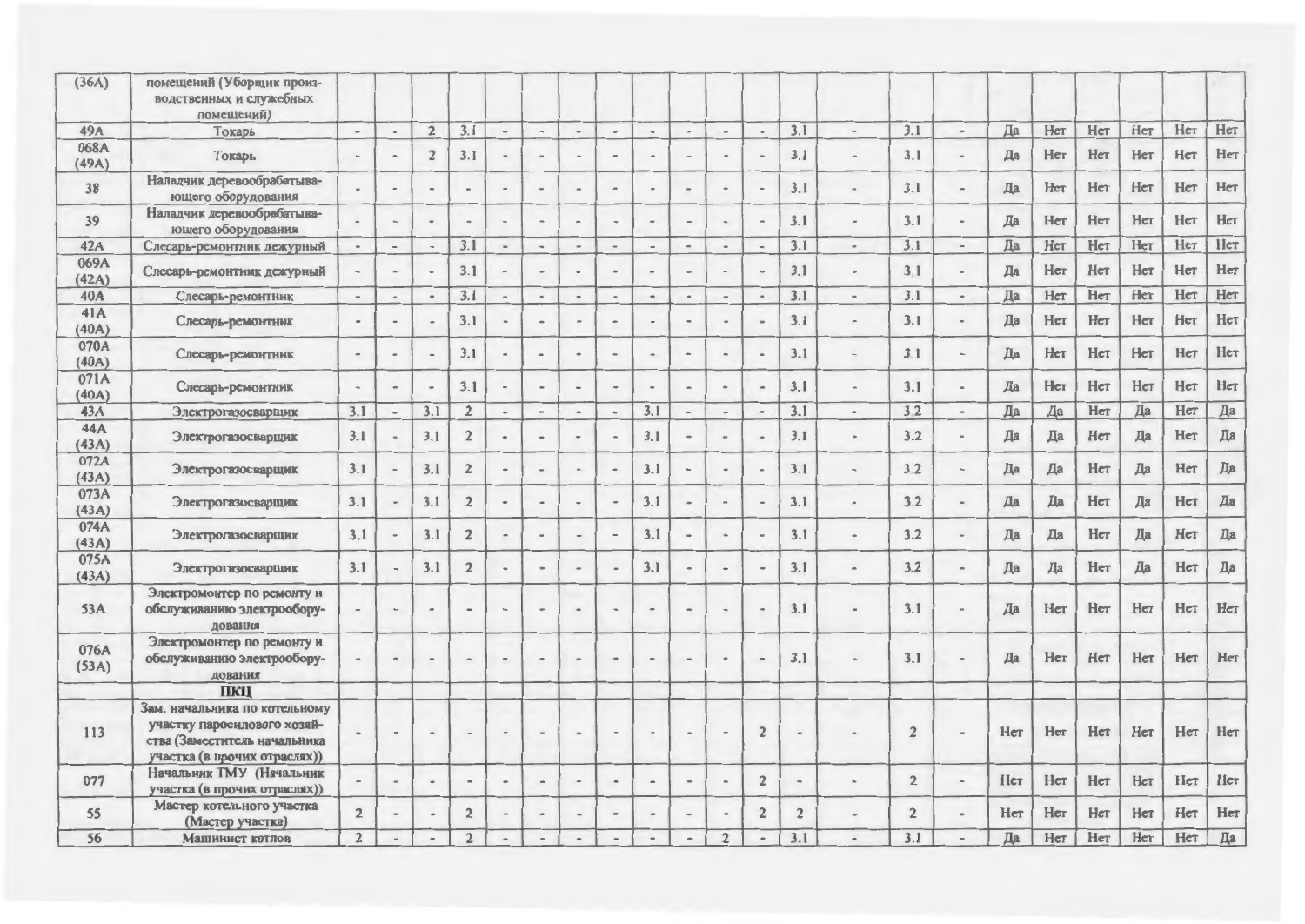| 011A          | Бухгалтер                                                                                                | $\sim$                | $\overline{a}$               | $\overline{\phantom{a}}$     |                          |                          | $\sim$                       | $\overline{a}$               |                          | ٠                        |                              |                              | $\overline{2}$ | $\bullet$                |                              | $\overline{2}$ |                     | Her | Her | Нет | Her | Her | Her |
|---------------|----------------------------------------------------------------------------------------------------------|-----------------------|------------------------------|------------------------------|--------------------------|--------------------------|------------------------------|------------------------------|--------------------------|--------------------------|------------------------------|------------------------------|----------------|--------------------------|------------------------------|----------------|---------------------|-----|-----|-----|-----|-----|-----|
| 012A          | <b><i><u>Eyxramep</u></i></b>                                                                            | $\,$                  | $\qquad \qquad \blacksquare$ | $\frac{1}{2}$                | $\sim$                   | $\sim$                   | $\blacksquare$               | $\equiv$                     |                          | $\blacksquare$           | $\overline{\phantom{a}}$     | $\blacksquare$               | $\sqrt{2}$     | $\,$ $\,$                |                              | $\overline{2}$ |                     | Her | Her | Her | Нет | Нет | Нет |
| (011A)        |                                                                                                          |                       |                              |                              |                          |                          |                              |                              |                          |                          |                              |                              |                |                          |                              |                |                     |     |     |     |     |     |     |
| 013A          | Бухгалтер                                                                                                |                       | $\ddot{\phantom{0}}$         |                              |                          |                          | $\overline{a}$               |                              |                          | $\ddot{\phantom{0}}$     |                              |                              | $\overline{2}$ |                          |                              | $\overline{2}$ |                     | Her | Нет | Her | Нет | Нет | Нет |
| (011A)        |                                                                                                          |                       |                              |                              |                          |                          |                              |                              |                          |                          |                              |                              |                |                          |                              |                |                     |     |     |     |     |     |     |
| 014A          | Бухгалтер                                                                                                | $\,$ $\,$             | $\qquad \qquad \blacksquare$ | $\qquad \qquad -$            |                          | $\,$ $\,$                | $\blacksquare$               | $\rightarrow$                |                          | $\overline{\phantom{a}}$ |                              |                              | $\overline{2}$ |                          |                              | $\overline{2}$ |                     | Her | Her | Нет | Нет | Нет | Нет |
| (011A)        |                                                                                                          |                       |                              |                              |                          |                          |                              |                              |                          |                          |                              |                              |                |                          |                              |                |                     |     |     |     |     |     |     |
| 015A          | Бухгалтер                                                                                                | $\bullet$             | $\rightarrow$                | $\rightarrow$                |                          |                          | $\qquad \qquad \blacksquare$ |                              |                          |                          |                              |                              | $\overline{2}$ |                          |                              | $\overline{2}$ |                     | Her | Her | Нет | Нет | Нет | Нет |
| (011A)        |                                                                                                          |                       |                              |                              |                          |                          |                              |                              |                          |                          |                              |                              |                |                          |                              |                |                     |     |     |     |     |     |     |
| 016           | Кассир                                                                                                   | $\,$ $\,$             | $\,$                         | $\rightarrow$                | $\,$ $\,$                | $\sigma_{\rm f}$         | $\bullet$                    | $\sim$                       | $\sim$                   | $\rightarrow$            | $\blacksquare$               | $\bar{a}$                    | $\overline{2}$ | $\blacksquare$           | $\sim$                       | $\overline{2}$ | $\overline{a}$      | Her | Her | Her | Her | Нет | Her |
| 18            | Инженер-электроник                                                                                       | $\tilde{\phantom{a}}$ | $\blacksquare$               | $\sim$                       |                          |                          | $\blacksquare$               | $\sim$                       | $\sim$                   | $\sim$                   |                              | $\overline{a}$               | $\overline{2}$ |                          | $\,$ $\,$                    | $\overline{2}$ | $\sim$              | Her | Нет | Her | Her | Her | Her |
| 017           | Инженер-программист                                                                                      | $\sim$                | $\bullet$                    | $\sim$                       | $\bullet$                | $\overline{\phantom{a}}$ | $\ddot{\phantom{1}}$         | $\hbox{--}$                  | $\sim$                   | $\sim$                   | $\frac{1}{2}$                | $\sim$                       | $\overline{2}$ | $\bullet$                | $\sim$                       | $\overline{2}$ | $\qquad \qquad$     | Her | Her | Her | Нет | Нет | Нет |
| 15            | Начальник отдела кадров<br>(Начальник отдела (специали-<br>зированного в прочих отрас-<br>J(RX))         |                       |                              |                              |                          |                          | $\blacksquare$               | $\blacksquare$               |                          |                          |                              |                              | $\sqrt{2}$     |                          |                              | $\overline{2}$ |                     | Her | Her | Her | Her | Her | Нет |
| 16            | Инспектор по кадрам                                                                                      | $\hbox{--}$           | $\blacksquare$               | $\sim$                       | $\sim$                   | $\overline{\phantom{a}}$ | $\,$                         | $\hskip 1.5cm -$             | $\hbox{--}$              | $\,$                     | $\tilde{\phantom{a}}$        | $\overline{\phantom{a}}$     | $\overline{2}$ | $\hbox{ }$               | $\hbox{ }$                   | $\overline{2}$ |                     | Нет | Нет | Her | Нет | Нет | Her |
| 17            | Инспектор по кадрам                                                                                      | $\hbox{ }$            | $\hskip 1.5cm -$             | $\blacksquare$               | $\sim$                   | $\hbox{ }$               | $\hat{\phantom{a}}$          | $\hbox{ }$                   | $\blacksquare$           | $\overline{\phantom{a}}$ | $\blacksquare$               | $\overline{a}$               | $\overline{2}$ | $\blacksquare$           |                              | $\overline{2}$ | $\blacksquare$      | Her | Her | Her | Her | Her | Нет |
|               | Директор (Директор (началь-                                                                              |                       |                              |                              |                          |                          |                              |                              |                          |                          |                              |                              |                |                          |                              |                |                     |     |     |     |     |     |     |
| $\mathbf{I}$  | ник, управляющий) предприя-<br>тия)                                                                      |                       | $\sim$                       | $\bullet$                    |                          |                          | $\overline{a}$               | $\blacksquare$               |                          | $\overline{\phantom{a}}$ |                              |                              | $\overline{2}$ |                          |                              | $\overline{2}$ |                     | Her | Her | Her | Her | Her | Her |
| 018           | Главный бухгалтер                                                                                        | $\blacksquare$        | $\hskip 1.5cm -$             | $\ddot{\phantom{a}}$         | $\alpha$                 |                          | $\overline{\phantom{a}}$     | $\overline{\phantom{a}}$     |                          | $\overline{\phantom{a}}$ |                              | $\overline{a}$               | $\overline{2}$ |                          |                              | $\overline{2}$ |                     | Нет | Her | Her | Нет | Нет | Her |
|               | ФАНЕРНОЕ ПР-ВО                                                                                           |                       |                              |                              |                          |                          |                              |                              |                          |                          |                              |                              |                |                          |                              |                |                     |     |     |     |     |     |     |
| 109           | Начальник фанерного произ-<br>водства (Начальник производ-<br>ства (в промышленности))                   |                       |                              |                              |                          |                          | $\overline{a}$               |                              |                          |                          |                              |                              | $\overline{2}$ |                          |                              | $\overline{2}$ |                     | Her | Her | Her | Her | Нет | Нет |
| 112           | Заместитель начальника по<br>производству (Заместитель<br>начальника производства (в<br>промышленности)) |                       |                              |                              |                          |                          |                              |                              |                          |                          |                              |                              | $\overline{2}$ |                          |                              | $\overline{2}$ |                     | Her | Her | Her | Нет | Her | Нет |
| 110           | Делопроизводитель                                                                                        | $\hbox{ }$            | $\overline{\phantom{a}}$     | $\hat{\phantom{a}}$          | $\blacksquare$           | $\;$                     | $\sim$                       | $\hat{\phantom{a}}$          | $\hskip 1.5cm -$         | $\blacksquare$           | $\blacksquare$               | $\sim$                       | $\overline{2}$ | $\bullet$                | $\hbox{ }$                   | $\overline{2}$ | $\hskip 1.5cm -$    | Нет | Her | Her | Her | Her | Нет |
| 019           | Экономист по труду                                                                                       | $\blacksquare$        | $\hbox{--}$                  | $\overline{a}$               | $\overline{\phantom{a}}$ | $\blacksquare$           | $\,$ $\,$                    | $\blacksquare$               | $\overline{\phantom{a}}$ | $\overline{\phantom{a}}$ | $\ddot{\phantom{1}}$         | $\overline{\phantom{a}}$     | $\overline{2}$ | $\overline{a}$           |                              | $\overline{2}$ | $\bullet$           | Her | Нет | Her | Her | Нет | Her |
| 020           | Нарядчик                                                                                                 | $\,$                  | $\blacksquare$               | $\qquad \qquad \blacksquare$ | $\sim$                   | $\tilde{\phantom{a}}$    | $\overline{\phantom{a}}$     | $\hskip 1.5cm =$             | $\bullet$                | $\hbox{\small -}$        | $\qquad \qquad \blacksquare$ | $\qquad \qquad \blacksquare$ | $\overline{2}$ | $\overline{\phantom{a}}$ |                              | $\overline{2}$ | $\blacksquare$      | Her | Нет | Her | Нет | Her | Нет |
| 114           | Заместитель начальника по<br>технологии                                                                  |                       | $\qquad \qquad \blacksquare$ |                              | $\,$                     |                          | $\Rightarrow$                | $\qquad \qquad \blacksquare$ |                          | $\,$                     |                              |                              | $\overline{2}$ |                          | $\qquad \qquad \blacksquare$ | $\overline{2}$ |                     | Her | Her | Her | Her | Нет | Нет |
| 23A           | Инженер-технолог                                                                                         | $\sim$                | $\blacksquare$               | $\tilde{\phantom{a}}$        | $\blacksquare$           | $\blacksquare$           | $\overline{\phantom{a}}$     | $\hskip1em -$                | $\overline{\phantom{a}}$ | $\hskip 1.5cm -$         | $\overline{a}$               | $\blacksquare$               | $\overline{2}$ | $\overline{\phantom{a}}$ | $\bullet$                    | $\overline{2}$ | $\blacksquare$      | Her | Her | Her | Her | Нет | Нет |
| 021A<br>(23A) | Инженер-технолог                                                                                         |                       |                              |                              |                          |                          |                              |                              |                          |                          |                              |                              | $\overline{2}$ |                          |                              | $\overline{2}$ |                     | Her | Нет | Her | Her | Нет | Нет |
| 022           | Начальник участка приёмки и<br>подготовки сырья (Начальник<br>участка (в прочих отраслях))               |                       | $\blacksquare$               |                              |                          |                          | $\overline{a}$               | $\rightarrow$                |                          | $\overline{a}$           |                              |                              | $\overline{2}$ |                          |                              | $\overline{2}$ |                     | Нет | Her | Her | Her | Нет | Нет |
| 33            | Кладовщик                                                                                                | $\blacksquare$        | $\hat{\phantom{a}}$          | $\hbox{ }$                   | $\tilde{\phantom{a}}$    | $\blacksquare$           | $\sim$                       | $\hbox{ }$                   | $\blacksquare$           | $\hbox{--}$              |                              | $\overline{\phantom{0}}$     | $\overline{2}$ | $\blacksquare$           | $\blacksquare$               | $\overline{2}$ | $\hat{\phantom{a}}$ | Нет | Her | Her | Нет | Her | Нет |
| 111           | Заместитель начальника по<br>ремонту                                                                     |                       | $\overline{\phantom{a}}$     |                              |                          |                          | $\overline{\phantom{0}}$     | $\blacksquare$               |                          | $\sim$                   | ٠                            | $\overline{a}$               | $\overline{2}$ |                          | $\blacksquare$               | $\overline{2}$ |                     | Her | Нет | Her | Нет | Нет | Нет |
| 22            | Инженер по автоматизирован-<br>ным системам управления<br><b>Производством</b>                           |                       | $\qquad \qquad \blacksquare$ |                              |                          | $\blacksquare$           | $\rightarrow$                | $\qquad \qquad \blacksquare$ |                          |                          |                              |                              | $\overline{2}$ |                          |                              | $\overline{2}$ |                     | Her | Her | Нет | Her | Her | Нет |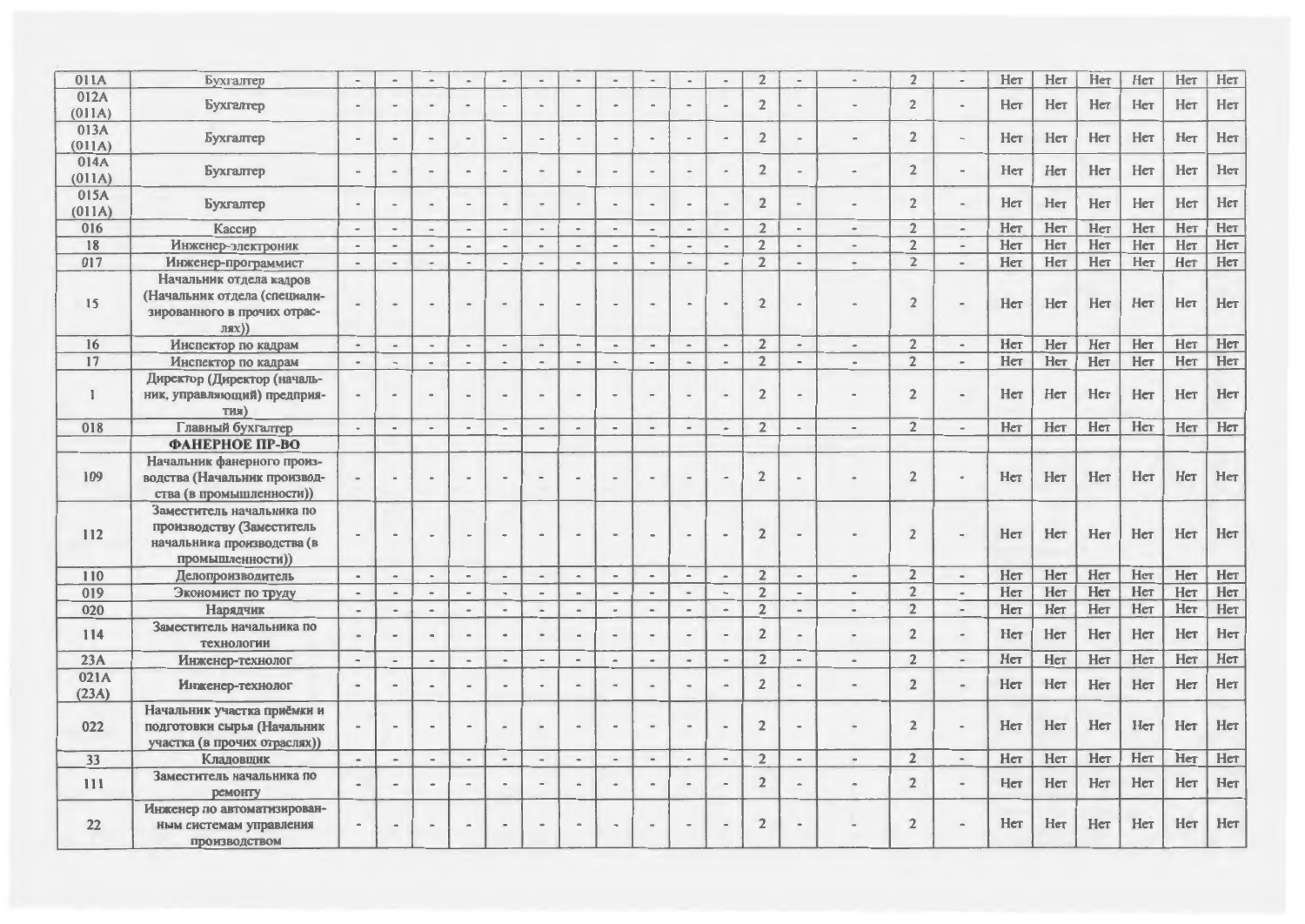| Механик по ремонту нестан-<br>дартного оборудования (Ме-<br>$\overline{2}$<br>$\overline{2}$<br>Нет<br>Нет<br>Нет<br>Her<br>$\overline{2}$<br>Her<br>023<br>ханик по ремонту оборудова-<br>ния)<br>Her<br>Нет<br>$\overline{2}$<br>$\overline{2}$<br>Нет<br>Her<br>Her<br>$\overline{2}$<br>$\overline{2}$<br>$\mathbf{1}$<br>Her<br>25<br>$\overline{\phantom{a}}$<br>Старший мастер<br>$\overline{\phantom{a}}$<br>$\sim$<br>$\bullet$<br>$\overline{\phantom{a}}$<br>$\overline{\phantom{0}}$<br>$\overline{a}$<br>$\overline{a}$<br>$\bullet$<br>$\blacksquare$<br>Her<br>Her<br>Нет<br>$\overline{2}$<br>Her<br>Her<br>Нет<br>$\overline{2}$<br>$\overline{2}$<br>26<br>$\overline{2}$<br>$\mathbf{1}$<br>Старший мастер<br>$\overline{\phantom{a}}$<br>$\overline{\phantom{a}}$<br>$\hbox{ }$<br>$\sim$<br>$\overline{\phantom{a}}$<br>$\blacksquare$<br>$\overline{\phantom{a}}$<br>$\hbox{ }$<br>$\,$<br>$\bullet$<br>$\qquad \qquad \blacksquare$<br>Her<br>Нет<br>$\overline{2}$<br>Her<br>Нет<br>$\overline{2}$<br>$\overline{2}$<br>$\mathbf{1}$<br>Her<br>Her<br>$\overline{2}$<br>024<br>Старший мастер<br>$\overline{\phantom{a}}$<br>$\overline{\phantom{a}}$<br>$\,$<br>$\overline{a}$<br>$\hskip 1.5cm -$<br>$\hskip 1.5cm -$<br>$\tilde{\phantom{a}}$<br>$\,$<br>$\qquad \qquad \blacksquare$<br>$\overline{\phantom{0}}$<br>Нет<br>Her<br>$\overline{2}$<br>$\overline{2}$<br>$\overline{2}$<br>Her<br>Нет<br>Нет<br>Нет<br>$\overline{2}$<br>$\overline{2}$<br>$\overline{27}$<br>Мастер<br>$\hskip 1.6cm =$<br>$\overline{\phantom{a}}$<br>$\hskip1em -$<br>$\tilde{\phantom{a}}$<br>$\hbox{--}$<br>$\overline{\phantom{a}}$<br>$\blacksquare$<br>$\hskip 1.5cm -$<br>$\sim$<br>$\bullet$<br>Вентилевой гидравлического<br>Да<br>Her<br>$\overline{2}$<br>3.1<br>3.1<br>Да<br>Нет<br>Нет<br>Her<br>100A<br>3.1<br>$\overline{a}$<br>$\overline{a}$<br>пресса<br>101A<br>Вентилевой гидравлического<br>Да<br>3.1<br>Her<br>Нет<br>Her<br>Нет<br>$\overline{2}$<br>3.1<br>3.1<br>Да<br>$\overline{\phantom{0}}$<br>(100A)<br>npecca<br>Вентилевой гидравлического<br>Her<br>Да<br>$\overline{2}$<br>3.1<br>3.1<br>Да<br>Нет<br>Her<br>3.1<br>Her<br>025<br>$\,$<br>$\overline{a}$<br>$\overline{a}$<br>$\blacksquare$<br>$\overline{a}$<br>$\sim$<br>÷.<br>пресса<br>Her<br>Нет<br>$\overline{2}$<br>3.1<br>Да<br>Нет<br>Her<br>$\overline{3.1}$<br>$\overline{2}$<br>3.1<br>$\overline{2}$<br>$\overline{a}$<br>026A<br>$\overline{\phantom{a}}$<br>$\overline{a}$<br>$\overline{\phantom{a}}$<br>Водитель погрузчика<br>L.<br>$\overline{\phantom{a}}$<br>$\overline{\phantom{a}}$<br>$\blacksquare$<br>$\sim$<br>027A<br>Her<br>3.1<br>$\overline{2}$<br>Да<br>Her<br>Her<br>3.1<br>$\overline{2}$<br>$\overline{2}$<br>3.1<br>Her<br>Водитель погрузчика<br>$\frac{1}{2}$<br>(026A)<br>028A<br>$\overline{2}$<br>$\overline{2}$<br>Her<br>Нет<br>3.1<br>3.1<br>Her<br>Her<br>3.1<br>$\overline{2}$<br>Да<br>Водитель погрузчика<br>$\overline{\phantom{a}}$<br>$\scriptstyle\rm m$<br>$\sim$<br>$\blacksquare$<br>$\blacksquare$<br>$\bullet$<br>(026A)<br>Her<br>Her<br>3.1<br>$\overline{2}$<br>$\overline{2}$<br>3.1<br>Да<br>Her<br>Нет<br>3.1<br>$\overline{2}$<br>029<br>$\overline{\phantom{a}}$<br>$\hbox{ }$<br>$\overline{\phantom{a}}$<br>$\overline{\phantom{a}}$<br>$\blacksquare$<br>$\overline{\phantom{a}}$<br>Водитель погрузчика<br>$\overline{\phantom{a}}$<br>$\overline{a}$<br>$\overline{\phantom{a}}$<br>Заточник деревообрабатываю-<br>Да<br>3.1<br>3.2<br>Да<br>Нет<br>Her<br>$\overline{2}$<br>3.2<br>Да<br>Her<br>51A<br>$\hskip 1.6cm =$<br>щего инструмента<br>030A<br>Заточник деревообрабатываю-<br>Да<br>3.2<br>$\overline{2}$<br>3.2<br>3.1<br>Да<br>Her<br>Her<br>Her<br>Да<br>$\blacksquare$<br>$\overline{\phantom{0}}$<br>$\overline{\phantom{a}}$<br>$\equiv$<br>$\sim$<br>(51A)<br>щего инструмента<br>Her<br>3.1<br>3.2<br>Her<br>Her<br>$\overline{2}$<br>Да<br>Да<br>3.1<br>3.1<br>$\overline{2}$<br>102<br>Клеевар<br>$\overline{\phantom{a}}$<br>$\sim$<br>$\sim$<br>$\overline{\phantom{a}}$<br>$\hat{\phantom{a}}$<br>$\hbox{--}$<br>$\blacksquare$<br>$\overline{\phantom{a}}$<br>$\qquad \qquad \blacksquare$<br>$\qquad \qquad =$<br>Да<br>Her<br>3.1<br>3.2<br>Her<br>Her<br>$\overline{2}$<br>Да<br>Да<br>$\overline{2}$<br>3.1<br>3.1<br>031<br>Клеевар<br>$\overline{\phantom{0}}$<br>$\overline{a}$<br>$\overline{\phantom{a}}$<br>$\blacksquare$<br>$\overline{\phantom{a}}$<br>$\overline{\phantom{a}}$<br>$\overline{a}$<br>$\sim$<br>$\sim$<br>$\overline{\phantom{a}}$<br>Старший контролёр (Старший<br>Her<br>$\overline{2}$<br>$\overline{2}$<br>Her<br>Her<br>Her<br>032<br>Her<br>контролер деревообрабатыва-<br>$\overline{a}$<br>$\frac{1}{2}$<br>$\ddot{\phantom{1}}$<br>ющего производства)<br>Контролёр деревообраб. про-<br>изводства (приёмка сырья)<br>$\overline{2}$<br>$\overline{2}$<br>$\overline{2}$<br>Her<br>Her<br>Her<br>Her<br>$\overline{2}$<br>$\overline{2}$<br>Her<br>033A<br>۰<br>(Контролер деревообрабаты-<br>вающего производства)<br>Контролёр деревообраб. про-<br>034A<br>изводства (приёмка сырья)<br>Her<br>$\overline{2}$<br>Her<br>Her<br>Her<br>Her<br>$\overline{2}$<br>$\overline{2}$<br>$\overline{2}$<br>$\overline{2}$<br>(033A)<br>(Контролер деревообрабаты-<br>вающего производства)<br>Контролёр деревообраб. про-<br>изводства (технология) (Кон-<br>Her<br>$\overline{2}$<br>$\overline{2}$<br>Her<br>Her<br>Her<br>035<br>$\overline{2}$<br>Her<br>$\overline{2}$<br>$\overline{2}$<br>тролер деревообрабатывающе-<br>го производства)<br>Контролёр деревообраб. про-<br>изводства, лаборант (Контро-<br>Her<br>Нет<br>$\overline{2}$<br>$\overline{2}$<br>$\overline{2}$<br>$\overline{2}$<br>3.1<br>Да<br>Her<br>Her<br>036<br>$\overline{2}$<br>3.1<br>$\overline{2}$<br>$\blacksquare$<br>лер деревообрабатывающего<br>производства)<br>Her<br>$\overline{2}$<br>$\overline{2}$<br>$\overline{2}$<br>$\overline{a}$<br>$\overline{a}$ | 21  | Старший механик             |  |                |  |  |  |                | $\overline{2}$ | $\bullet$ | $\overline{2}$ | Her | Her | Her | Her | Нет | Her |
|--------------------------------------------------------------------------------------------------------------------------------------------------------------------------------------------------------------------------------------------------------------------------------------------------------------------------------------------------------------------------------------------------------------------------------------------------------------------------------------------------------------------------------------------------------------------------------------------------------------------------------------------------------------------------------------------------------------------------------------------------------------------------------------------------------------------------------------------------------------------------------------------------------------------------------------------------------------------------------------------------------------------------------------------------------------------------------------------------------------------------------------------------------------------------------------------------------------------------------------------------------------------------------------------------------------------------------------------------------------------------------------------------------------------------------------------------------------------------------------------------------------------------------------------------------------------------------------------------------------------------------------------------------------------------------------------------------------------------------------------------------------------------------------------------------------------------------------------------------------------------------------------------------------------------------------------------------------------------------------------------------------------------------------------------------------------------------------------------------------------------------------------------------------------------------------------------------------------------------------------------------------------------------------------------------------------------------------------------------------------------------------------------------------------------------------------------------------------------------------------------------------------------------------------------------------------------------------------------------------------------------------------------------------------------------------------------------------------------------------------------------------------------------------------------------------------------------------------------------------------------------------------------------------------------------------------------------------------------------------------------------------------------------------------------------------------------------------------------------------------------------------------------------------------------------------------------------------------------------------------------------------------------------------------------------------------------------------------------------------------------------------------------------------------------------------------------------------------------------------------------------------------------------------------------------------------------------------------------------------------------------------------------------------------------------------------------------------------------------------------------------------------------------------------------------------------------------------------------------------------------------------------------------------------------------------------------------------------------------------------------------------------------------------------------------------------------------------------------------------------------------------------------------------------------------------------------------------------------------------------------------------------------------------------------------------------------------------------------------------------------------------------------------------------------------------------------------------------------------------------------------------------------------------------------------------------------------------------------------------------------------------------------------------------------------------------------------------------------------------------------------------------------------------------------------------------------------------------------------------------------------------------------------------------------------------------------------------------------------------------------------------------------------------------------------------------------------------------------------------------------------------------------------------------------------------------------------------------------------------------------------------------------------------------------------------------------------------------------------------------------------------------------------------------------------------------------------------------------------------------------------------------------------------------------------------------------------------------------------------------------------------------------------------------------------------------------------------------------------------------------------------------------------------------------------------------------------------------------------------------------------------------------------------------------------------------------------------------------------|-----|-----------------------------|--|----------------|--|--|--|----------------|----------------|-----------|----------------|-----|-----|-----|-----|-----|-----|
|                                                                                                                                                                                                                                                                                                                                                                                                                                                                                                                                                                                                                                                                                                                                                                                                                                                                                                                                                                                                                                                                                                                                                                                                                                                                                                                                                                                                                                                                                                                                                                                                                                                                                                                                                                                                                                                                                                                                                                                                                                                                                                                                                                                                                                                                                                                                                                                                                                                                                                                                                                                                                                                                                                                                                                                                                                                                                                                                                                                                                                                                                                                                                                                                                                                                                                                                                                                                                                                                                                                                                                                                                                                                                                                                                                                                                                                                                                                                                                                                                                                                                                                                                                                                                                                                                                                                                                                                                                                                                                                                                                                                                                                                                                                                                                                                                                                                                                                                                                                                                                                                                                                                                                                                                                                                                                                                                                                                                                                                                                                                                                                                                                                                                                                                                                                                                                                                                                                                                                                |     |                             |  |                |  |  |  |                |                |           |                |     |     |     |     |     | Нет |
|                                                                                                                                                                                                                                                                                                                                                                                                                                                                                                                                                                                                                                                                                                                                                                                                                                                                                                                                                                                                                                                                                                                                                                                                                                                                                                                                                                                                                                                                                                                                                                                                                                                                                                                                                                                                                                                                                                                                                                                                                                                                                                                                                                                                                                                                                                                                                                                                                                                                                                                                                                                                                                                                                                                                                                                                                                                                                                                                                                                                                                                                                                                                                                                                                                                                                                                                                                                                                                                                                                                                                                                                                                                                                                                                                                                                                                                                                                                                                                                                                                                                                                                                                                                                                                                                                                                                                                                                                                                                                                                                                                                                                                                                                                                                                                                                                                                                                                                                                                                                                                                                                                                                                                                                                                                                                                                                                                                                                                                                                                                                                                                                                                                                                                                                                                                                                                                                                                                                                                                |     |                             |  |                |  |  |  |                |                |           |                |     |     |     |     |     |     |
|                                                                                                                                                                                                                                                                                                                                                                                                                                                                                                                                                                                                                                                                                                                                                                                                                                                                                                                                                                                                                                                                                                                                                                                                                                                                                                                                                                                                                                                                                                                                                                                                                                                                                                                                                                                                                                                                                                                                                                                                                                                                                                                                                                                                                                                                                                                                                                                                                                                                                                                                                                                                                                                                                                                                                                                                                                                                                                                                                                                                                                                                                                                                                                                                                                                                                                                                                                                                                                                                                                                                                                                                                                                                                                                                                                                                                                                                                                                                                                                                                                                                                                                                                                                                                                                                                                                                                                                                                                                                                                                                                                                                                                                                                                                                                                                                                                                                                                                                                                                                                                                                                                                                                                                                                                                                                                                                                                                                                                                                                                                                                                                                                                                                                                                                                                                                                                                                                                                                                                                |     |                             |  |                |  |  |  |                |                |           |                |     |     |     |     |     |     |
|                                                                                                                                                                                                                                                                                                                                                                                                                                                                                                                                                                                                                                                                                                                                                                                                                                                                                                                                                                                                                                                                                                                                                                                                                                                                                                                                                                                                                                                                                                                                                                                                                                                                                                                                                                                                                                                                                                                                                                                                                                                                                                                                                                                                                                                                                                                                                                                                                                                                                                                                                                                                                                                                                                                                                                                                                                                                                                                                                                                                                                                                                                                                                                                                                                                                                                                                                                                                                                                                                                                                                                                                                                                                                                                                                                                                                                                                                                                                                                                                                                                                                                                                                                                                                                                                                                                                                                                                                                                                                                                                                                                                                                                                                                                                                                                                                                                                                                                                                                                                                                                                                                                                                                                                                                                                                                                                                                                                                                                                                                                                                                                                                                                                                                                                                                                                                                                                                                                                                                                |     |                             |  |                |  |  |  |                |                |           |                |     |     |     |     |     |     |
|                                                                                                                                                                                                                                                                                                                                                                                                                                                                                                                                                                                                                                                                                                                                                                                                                                                                                                                                                                                                                                                                                                                                                                                                                                                                                                                                                                                                                                                                                                                                                                                                                                                                                                                                                                                                                                                                                                                                                                                                                                                                                                                                                                                                                                                                                                                                                                                                                                                                                                                                                                                                                                                                                                                                                                                                                                                                                                                                                                                                                                                                                                                                                                                                                                                                                                                                                                                                                                                                                                                                                                                                                                                                                                                                                                                                                                                                                                                                                                                                                                                                                                                                                                                                                                                                                                                                                                                                                                                                                                                                                                                                                                                                                                                                                                                                                                                                                                                                                                                                                                                                                                                                                                                                                                                                                                                                                                                                                                                                                                                                                                                                                                                                                                                                                                                                                                                                                                                                                                                |     |                             |  |                |  |  |  |                |                |           |                |     |     |     |     |     |     |
|                                                                                                                                                                                                                                                                                                                                                                                                                                                                                                                                                                                                                                                                                                                                                                                                                                                                                                                                                                                                                                                                                                                                                                                                                                                                                                                                                                                                                                                                                                                                                                                                                                                                                                                                                                                                                                                                                                                                                                                                                                                                                                                                                                                                                                                                                                                                                                                                                                                                                                                                                                                                                                                                                                                                                                                                                                                                                                                                                                                                                                                                                                                                                                                                                                                                                                                                                                                                                                                                                                                                                                                                                                                                                                                                                                                                                                                                                                                                                                                                                                                                                                                                                                                                                                                                                                                                                                                                                                                                                                                                                                                                                                                                                                                                                                                                                                                                                                                                                                                                                                                                                                                                                                                                                                                                                                                                                                                                                                                                                                                                                                                                                                                                                                                                                                                                                                                                                                                                                                                |     |                             |  |                |  |  |  |                |                |           |                |     |     |     |     |     |     |
|                                                                                                                                                                                                                                                                                                                                                                                                                                                                                                                                                                                                                                                                                                                                                                                                                                                                                                                                                                                                                                                                                                                                                                                                                                                                                                                                                                                                                                                                                                                                                                                                                                                                                                                                                                                                                                                                                                                                                                                                                                                                                                                                                                                                                                                                                                                                                                                                                                                                                                                                                                                                                                                                                                                                                                                                                                                                                                                                                                                                                                                                                                                                                                                                                                                                                                                                                                                                                                                                                                                                                                                                                                                                                                                                                                                                                                                                                                                                                                                                                                                                                                                                                                                                                                                                                                                                                                                                                                                                                                                                                                                                                                                                                                                                                                                                                                                                                                                                                                                                                                                                                                                                                                                                                                                                                                                                                                                                                                                                                                                                                                                                                                                                                                                                                                                                                                                                                                                                                                                |     |                             |  |                |  |  |  |                |                |           |                |     |     |     |     |     |     |
|                                                                                                                                                                                                                                                                                                                                                                                                                                                                                                                                                                                                                                                                                                                                                                                                                                                                                                                                                                                                                                                                                                                                                                                                                                                                                                                                                                                                                                                                                                                                                                                                                                                                                                                                                                                                                                                                                                                                                                                                                                                                                                                                                                                                                                                                                                                                                                                                                                                                                                                                                                                                                                                                                                                                                                                                                                                                                                                                                                                                                                                                                                                                                                                                                                                                                                                                                                                                                                                                                                                                                                                                                                                                                                                                                                                                                                                                                                                                                                                                                                                                                                                                                                                                                                                                                                                                                                                                                                                                                                                                                                                                                                                                                                                                                                                                                                                                                                                                                                                                                                                                                                                                                                                                                                                                                                                                                                                                                                                                                                                                                                                                                                                                                                                                                                                                                                                                                                                                                                                |     |                             |  |                |  |  |  |                |                |           |                |     |     |     |     |     |     |
|                                                                                                                                                                                                                                                                                                                                                                                                                                                                                                                                                                                                                                                                                                                                                                                                                                                                                                                                                                                                                                                                                                                                                                                                                                                                                                                                                                                                                                                                                                                                                                                                                                                                                                                                                                                                                                                                                                                                                                                                                                                                                                                                                                                                                                                                                                                                                                                                                                                                                                                                                                                                                                                                                                                                                                                                                                                                                                                                                                                                                                                                                                                                                                                                                                                                                                                                                                                                                                                                                                                                                                                                                                                                                                                                                                                                                                                                                                                                                                                                                                                                                                                                                                                                                                                                                                                                                                                                                                                                                                                                                                                                                                                                                                                                                                                                                                                                                                                                                                                                                                                                                                                                                                                                                                                                                                                                                                                                                                                                                                                                                                                                                                                                                                                                                                                                                                                                                                                                                                                |     |                             |  |                |  |  |  |                |                |           |                |     |     |     |     |     | Her |
|                                                                                                                                                                                                                                                                                                                                                                                                                                                                                                                                                                                                                                                                                                                                                                                                                                                                                                                                                                                                                                                                                                                                                                                                                                                                                                                                                                                                                                                                                                                                                                                                                                                                                                                                                                                                                                                                                                                                                                                                                                                                                                                                                                                                                                                                                                                                                                                                                                                                                                                                                                                                                                                                                                                                                                                                                                                                                                                                                                                                                                                                                                                                                                                                                                                                                                                                                                                                                                                                                                                                                                                                                                                                                                                                                                                                                                                                                                                                                                                                                                                                                                                                                                                                                                                                                                                                                                                                                                                                                                                                                                                                                                                                                                                                                                                                                                                                                                                                                                                                                                                                                                                                                                                                                                                                                                                                                                                                                                                                                                                                                                                                                                                                                                                                                                                                                                                                                                                                                                                |     |                             |  |                |  |  |  |                |                |           |                |     |     |     |     |     | Нет |
|                                                                                                                                                                                                                                                                                                                                                                                                                                                                                                                                                                                                                                                                                                                                                                                                                                                                                                                                                                                                                                                                                                                                                                                                                                                                                                                                                                                                                                                                                                                                                                                                                                                                                                                                                                                                                                                                                                                                                                                                                                                                                                                                                                                                                                                                                                                                                                                                                                                                                                                                                                                                                                                                                                                                                                                                                                                                                                                                                                                                                                                                                                                                                                                                                                                                                                                                                                                                                                                                                                                                                                                                                                                                                                                                                                                                                                                                                                                                                                                                                                                                                                                                                                                                                                                                                                                                                                                                                                                                                                                                                                                                                                                                                                                                                                                                                                                                                                                                                                                                                                                                                                                                                                                                                                                                                                                                                                                                                                                                                                                                                                                                                                                                                                                                                                                                                                                                                                                                                                                |     |                             |  |                |  |  |  |                |                |           |                |     |     |     |     |     | Her |
|                                                                                                                                                                                                                                                                                                                                                                                                                                                                                                                                                                                                                                                                                                                                                                                                                                                                                                                                                                                                                                                                                                                                                                                                                                                                                                                                                                                                                                                                                                                                                                                                                                                                                                                                                                                                                                                                                                                                                                                                                                                                                                                                                                                                                                                                                                                                                                                                                                                                                                                                                                                                                                                                                                                                                                                                                                                                                                                                                                                                                                                                                                                                                                                                                                                                                                                                                                                                                                                                                                                                                                                                                                                                                                                                                                                                                                                                                                                                                                                                                                                                                                                                                                                                                                                                                                                                                                                                                                                                                                                                                                                                                                                                                                                                                                                                                                                                                                                                                                                                                                                                                                                                                                                                                                                                                                                                                                                                                                                                                                                                                                                                                                                                                                                                                                                                                                                                                                                                                                                |     |                             |  |                |  |  |  |                |                |           |                |     |     |     |     |     | Her |
|                                                                                                                                                                                                                                                                                                                                                                                                                                                                                                                                                                                                                                                                                                                                                                                                                                                                                                                                                                                                                                                                                                                                                                                                                                                                                                                                                                                                                                                                                                                                                                                                                                                                                                                                                                                                                                                                                                                                                                                                                                                                                                                                                                                                                                                                                                                                                                                                                                                                                                                                                                                                                                                                                                                                                                                                                                                                                                                                                                                                                                                                                                                                                                                                                                                                                                                                                                                                                                                                                                                                                                                                                                                                                                                                                                                                                                                                                                                                                                                                                                                                                                                                                                                                                                                                                                                                                                                                                                                                                                                                                                                                                                                                                                                                                                                                                                                                                                                                                                                                                                                                                                                                                                                                                                                                                                                                                                                                                                                                                                                                                                                                                                                                                                                                                                                                                                                                                                                                                                                |     |                             |  |                |  |  |  |                |                |           |                |     |     |     |     |     |     |
|                                                                                                                                                                                                                                                                                                                                                                                                                                                                                                                                                                                                                                                                                                                                                                                                                                                                                                                                                                                                                                                                                                                                                                                                                                                                                                                                                                                                                                                                                                                                                                                                                                                                                                                                                                                                                                                                                                                                                                                                                                                                                                                                                                                                                                                                                                                                                                                                                                                                                                                                                                                                                                                                                                                                                                                                                                                                                                                                                                                                                                                                                                                                                                                                                                                                                                                                                                                                                                                                                                                                                                                                                                                                                                                                                                                                                                                                                                                                                                                                                                                                                                                                                                                                                                                                                                                                                                                                                                                                                                                                                                                                                                                                                                                                                                                                                                                                                                                                                                                                                                                                                                                                                                                                                                                                                                                                                                                                                                                                                                                                                                                                                                                                                                                                                                                                                                                                                                                                                                                |     |                             |  |                |  |  |  |                |                |           |                |     |     |     |     |     |     |
|                                                                                                                                                                                                                                                                                                                                                                                                                                                                                                                                                                                                                                                                                                                                                                                                                                                                                                                                                                                                                                                                                                                                                                                                                                                                                                                                                                                                                                                                                                                                                                                                                                                                                                                                                                                                                                                                                                                                                                                                                                                                                                                                                                                                                                                                                                                                                                                                                                                                                                                                                                                                                                                                                                                                                                                                                                                                                                                                                                                                                                                                                                                                                                                                                                                                                                                                                                                                                                                                                                                                                                                                                                                                                                                                                                                                                                                                                                                                                                                                                                                                                                                                                                                                                                                                                                                                                                                                                                                                                                                                                                                                                                                                                                                                                                                                                                                                                                                                                                                                                                                                                                                                                                                                                                                                                                                                                                                                                                                                                                                                                                                                                                                                                                                                                                                                                                                                                                                                                                                |     |                             |  |                |  |  |  |                |                |           |                |     |     |     |     |     | Да  |
|                                                                                                                                                                                                                                                                                                                                                                                                                                                                                                                                                                                                                                                                                                                                                                                                                                                                                                                                                                                                                                                                                                                                                                                                                                                                                                                                                                                                                                                                                                                                                                                                                                                                                                                                                                                                                                                                                                                                                                                                                                                                                                                                                                                                                                                                                                                                                                                                                                                                                                                                                                                                                                                                                                                                                                                                                                                                                                                                                                                                                                                                                                                                                                                                                                                                                                                                                                                                                                                                                                                                                                                                                                                                                                                                                                                                                                                                                                                                                                                                                                                                                                                                                                                                                                                                                                                                                                                                                                                                                                                                                                                                                                                                                                                                                                                                                                                                                                                                                                                                                                                                                                                                                                                                                                                                                                                                                                                                                                                                                                                                                                                                                                                                                                                                                                                                                                                                                                                                                                                |     |                             |  |                |  |  |  |                |                |           |                |     |     |     |     |     |     |
|                                                                                                                                                                                                                                                                                                                                                                                                                                                                                                                                                                                                                                                                                                                                                                                                                                                                                                                                                                                                                                                                                                                                                                                                                                                                                                                                                                                                                                                                                                                                                                                                                                                                                                                                                                                                                                                                                                                                                                                                                                                                                                                                                                                                                                                                                                                                                                                                                                                                                                                                                                                                                                                                                                                                                                                                                                                                                                                                                                                                                                                                                                                                                                                                                                                                                                                                                                                                                                                                                                                                                                                                                                                                                                                                                                                                                                                                                                                                                                                                                                                                                                                                                                                                                                                                                                                                                                                                                                                                                                                                                                                                                                                                                                                                                                                                                                                                                                                                                                                                                                                                                                                                                                                                                                                                                                                                                                                                                                                                                                                                                                                                                                                                                                                                                                                                                                                                                                                                                                                |     |                             |  |                |  |  |  |                |                |           |                |     |     |     |     |     | Нет |
|                                                                                                                                                                                                                                                                                                                                                                                                                                                                                                                                                                                                                                                                                                                                                                                                                                                                                                                                                                                                                                                                                                                                                                                                                                                                                                                                                                                                                                                                                                                                                                                                                                                                                                                                                                                                                                                                                                                                                                                                                                                                                                                                                                                                                                                                                                                                                                                                                                                                                                                                                                                                                                                                                                                                                                                                                                                                                                                                                                                                                                                                                                                                                                                                                                                                                                                                                                                                                                                                                                                                                                                                                                                                                                                                                                                                                                                                                                                                                                                                                                                                                                                                                                                                                                                                                                                                                                                                                                                                                                                                                                                                                                                                                                                                                                                                                                                                                                                                                                                                                                                                                                                                                                                                                                                                                                                                                                                                                                                                                                                                                                                                                                                                                                                                                                                                                                                                                                                                                                                |     |                             |  |                |  |  |  |                |                |           |                |     |     |     |     |     | Her |
|                                                                                                                                                                                                                                                                                                                                                                                                                                                                                                                                                                                                                                                                                                                                                                                                                                                                                                                                                                                                                                                                                                                                                                                                                                                                                                                                                                                                                                                                                                                                                                                                                                                                                                                                                                                                                                                                                                                                                                                                                                                                                                                                                                                                                                                                                                                                                                                                                                                                                                                                                                                                                                                                                                                                                                                                                                                                                                                                                                                                                                                                                                                                                                                                                                                                                                                                                                                                                                                                                                                                                                                                                                                                                                                                                                                                                                                                                                                                                                                                                                                                                                                                                                                                                                                                                                                                                                                                                                                                                                                                                                                                                                                                                                                                                                                                                                                                                                                                                                                                                                                                                                                                                                                                                                                                                                                                                                                                                                                                                                                                                                                                                                                                                                                                                                                                                                                                                                                                                                                |     |                             |  |                |  |  |  |                |                |           |                |     |     |     |     |     | Her |
|                                                                                                                                                                                                                                                                                                                                                                                                                                                                                                                                                                                                                                                                                                                                                                                                                                                                                                                                                                                                                                                                                                                                                                                                                                                                                                                                                                                                                                                                                                                                                                                                                                                                                                                                                                                                                                                                                                                                                                                                                                                                                                                                                                                                                                                                                                                                                                                                                                                                                                                                                                                                                                                                                                                                                                                                                                                                                                                                                                                                                                                                                                                                                                                                                                                                                                                                                                                                                                                                                                                                                                                                                                                                                                                                                                                                                                                                                                                                                                                                                                                                                                                                                                                                                                                                                                                                                                                                                                                                                                                                                                                                                                                                                                                                                                                                                                                                                                                                                                                                                                                                                                                                                                                                                                                                                                                                                                                                                                                                                                                                                                                                                                                                                                                                                                                                                                                                                                                                                                                |     |                             |  |                |  |  |  |                |                |           |                |     |     |     |     |     | Her |
|                                                                                                                                                                                                                                                                                                                                                                                                                                                                                                                                                                                                                                                                                                                                                                                                                                                                                                                                                                                                                                                                                                                                                                                                                                                                                                                                                                                                                                                                                                                                                                                                                                                                                                                                                                                                                                                                                                                                                                                                                                                                                                                                                                                                                                                                                                                                                                                                                                                                                                                                                                                                                                                                                                                                                                                                                                                                                                                                                                                                                                                                                                                                                                                                                                                                                                                                                                                                                                                                                                                                                                                                                                                                                                                                                                                                                                                                                                                                                                                                                                                                                                                                                                                                                                                                                                                                                                                                                                                                                                                                                                                                                                                                                                                                                                                                                                                                                                                                                                                                                                                                                                                                                                                                                                                                                                                                                                                                                                                                                                                                                                                                                                                                                                                                                                                                                                                                                                                                                                                |     |                             |  |                |  |  |  |                |                |           |                |     |     |     |     |     | Нет |
|                                                                                                                                                                                                                                                                                                                                                                                                                                                                                                                                                                                                                                                                                                                                                                                                                                                                                                                                                                                                                                                                                                                                                                                                                                                                                                                                                                                                                                                                                                                                                                                                                                                                                                                                                                                                                                                                                                                                                                                                                                                                                                                                                                                                                                                                                                                                                                                                                                                                                                                                                                                                                                                                                                                                                                                                                                                                                                                                                                                                                                                                                                                                                                                                                                                                                                                                                                                                                                                                                                                                                                                                                                                                                                                                                                                                                                                                                                                                                                                                                                                                                                                                                                                                                                                                                                                                                                                                                                                                                                                                                                                                                                                                                                                                                                                                                                                                                                                                                                                                                                                                                                                                                                                                                                                                                                                                                                                                                                                                                                                                                                                                                                                                                                                                                                                                                                                                                                                                                                                | 037 | Контролёр деревообраб. про- |  | $\overline{2}$ |  |  |  | $\overline{2}$ | $\overline{2}$ | 3.1       | 3.1            | Да  | Нет | Нет | Нет |     | Her |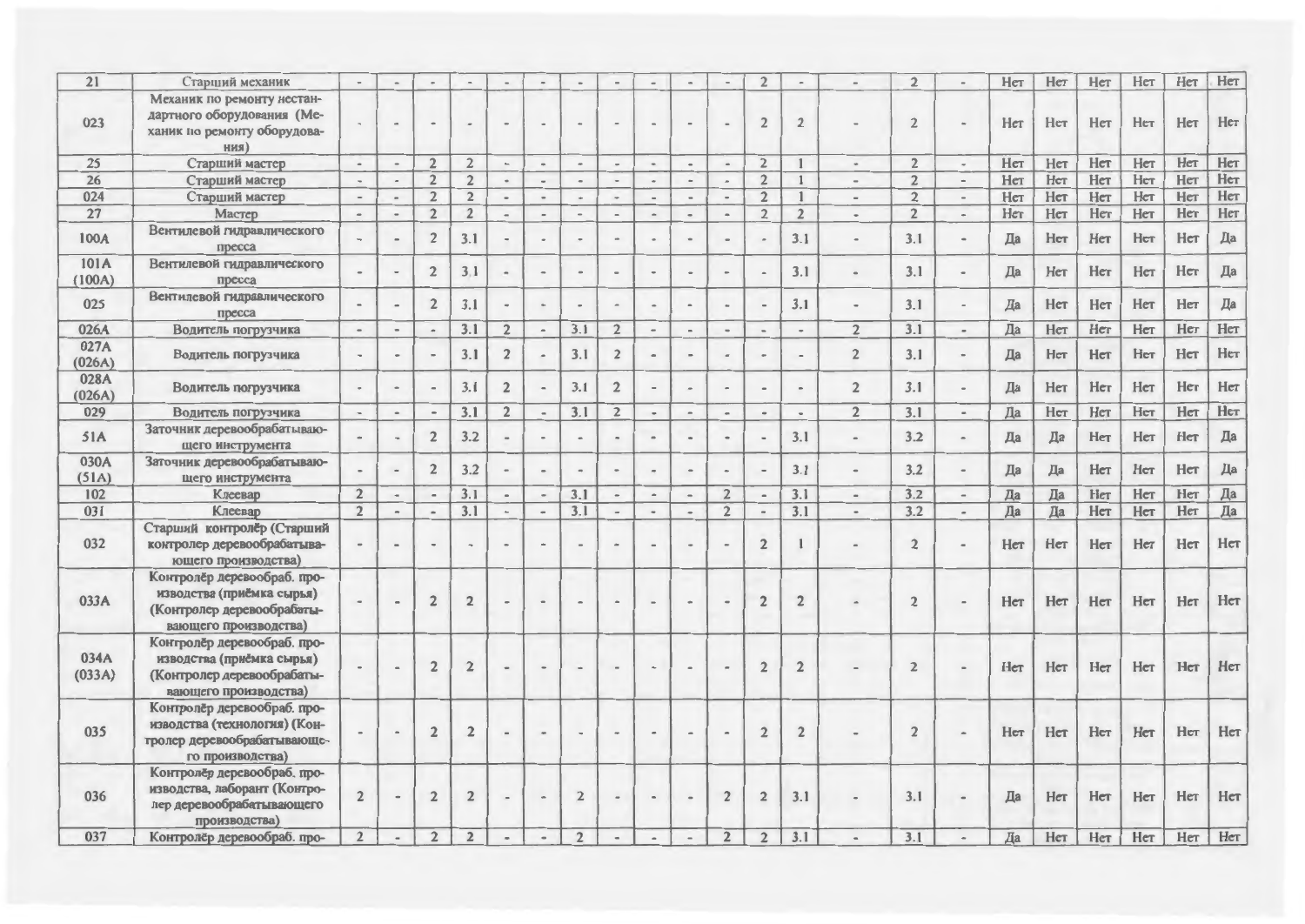| 078 | Машинист котлов                                                                                | $\overline{2}$      | $\sim$         |               | $\overline{2}$ | $\omega$       | $\blacksquare$               |        | $\sim$        | $\qquad \qquad \blacksquare$ |                          | $\overline{2}$               |                | 3.1        |                          | 3.1            |          | Да  | Her | Her | Нет | Her | Да  |
|-----|------------------------------------------------------------------------------------------------|---------------------|----------------|---------------|----------------|----------------|------------------------------|--------|---------------|------------------------------|--------------------------|------------------------------|----------------|------------|--------------------------|----------------|----------|-----|-----|-----|-----|-----|-----|
| 54  | Оператор термомасляной уста-<br><b>НОВКИ</b>                                                   | $\overline{2}$      |                |               | 3.2            |                | $\sim$                       |        | $\sim$        | $\sim$                       | $\sim$                   | $\mathcal{D}$                | $\overline{2}$ |            | $\sim$                   | 3.2            |          | Да  | Да  | Her | Нет | Her | Hет |
| 079 | Оператор термомасляной уста-<br><b>НОВКИ</b>                                                   | $\overline{2}$      |                |               | 3.2            |                | $\sim$                       |        | $\sim$        | $\sim$                       |                          | $\mathcal{P}$                | $\overline{2}$ |            | $\sim$                   | 3.2            |          | Да  | Да  | Her | Her | Her | Her |
| 58  | Транспортерщик                                                                                 | $\blacksquare$      | $\sim$         | $\sqrt{2}$    | $\mathcal{D}$  | $\sim$         | $\sim$                       |        | $\sim$        | $\rightarrow$                | <b>ALC</b>               | $\qquad \qquad \blacksquare$ | $\sim$         | 3.1        | $\sim$                   | 3.1            | $\sim$   | Да  | Her | Her | Нет | Her | Her |
| 080 | Транспортерщик                                                                                 | $\Delta \mathbf{m}$ | $\sim$         | $\mathcal{L}$ | $\mathcal{D}$  | $\sim$         | $\sim$                       | $\sim$ | $\rightarrow$ | ÷                            | $\omega_{\rm c}$         | $\sim$                       | $\sim$         | 3.1        | $\sim$                   | 3.1            |          | Да  | Нет | Her | Her | Her | Her |
| 59  | Транспортерщик                                                                                 | $\overline{2}$      | $\blacksquare$ |               | $\mathcal{P}$  | $\blacksquare$ | $\bullet$                    | $\sim$ | $\sim$        | $\blacksquare$               | $\overline{\phantom{a}}$ | $\sim$                       | $\bullet$      | 3.1        | $\sim$                   | 3.1            |          | Да  | Нет | Her | Нет | Her | Her |
| 081 | Транспортерщик                                                                                 | $\overline{2}$      | $\sim$         |               | $\mathcal{L}$  | $\rightarrow$  | $\bullet$                    |        | $\sim$        |                              |                          | $\qquad \qquad \blacksquare$ | $\sim$         | 3.1        | $\sim$                   | 3.1            |          | Да  | Her | Her | Нет | Her | Her |
| 57  | Шуровщик топлива                                                                               | $\overline{2}$      | $\sim$         |               | $\overline{2}$ | $\sim$         | $\blacksquare$               |        | $\,$          | $\blacksquare$               |                          | $\overline{2}$               | $\alpha$       | 3.2        | $\bullet$                | 3.2            |          | Да  | Да  | Her | Нет | Her | Да  |
| 082 | Шуровщик топлива                                                                               | $\overline{2}$      | $\blacksquare$ | $\mathcal{D}$ | $\mathcal{L}$  | $\alpha$       | $\sim$                       |        | $\,$          | $\overline{\phantom{a}}$     | $\rightarrow$            | $\overline{2}$               |                | 3.2        | $\,$ $\,$                | 3.2            |          | Да  | Да  | Her | Нет | Her | Да  |
| 60  | Аппаратчик химводоочистки                                                                      | $\overline{2}$      | $\sim$         |               | $\mathcal{L}$  | $\blacksquare$ | $\blacksquare$               |        | $\sim$        | $\bullet$                    | $\blacksquare$           | $\qquad \qquad =$            | $\overline{2}$ | $\sim$     | $\bullet$                | $\overline{2}$ |          | Her | Her | Her | Her | Her | Her |
| 45  | Слесарь по ремонту котельно-<br>го оборудования (Слесарь-<br>ремонтник)                        |                     |                |               |                | $\sim$         | $\bullet$                    |        | $\sim$        | $\sim$                       | <b>State</b>             | <b>State</b>                 | $\,$           | 3.1        | $\,$ $\,$                | 3.1            |          | Да  | Нет | Her | Her | Her | Да  |
| 083 | Слесарь по ремонту котельно-<br>го оборудования (Слесарь-<br>ремонтник)                        |                     |                |               |                |                | $\blacksquare$               |        | <b>AB</b>     | $\sim$                       | $\sim$                   |                              |                | 3.1        |                          | 3.1            |          | Да  | Нет | Her | Her | Her | Да  |
| 47  | Огнеупорщик                                                                                    | $\sim$              | $\sim$         |               | $\blacksquare$ | $\bullet$      | $\bullet$                    |        | $\alpha$      | $\blacksquare$               |                          | $\sim$                       | $\sim$         | 3.1        | $\sim$                   | 3.1            | $\alpha$ | Да  | Her | Her | Her | Her | Да  |
| 48  | Электрогазосварщик                                                                             | 3.1                 |                | 3.1           | $\overline{2}$ | $\alpha$       | $\qquad \qquad \blacksquare$ |        | $\,$          | 3.1                          |                          |                              |                | 3.1        | $\overline{\phantom{a}}$ | 3.2            |          | Да  | Да  | Her | Да  | Нет | Да  |
| 084 | Уборщик производственных<br>помещений (Уборщик произ-<br>водственных и служебных<br>помещений) |                     |                |               |                | $\sim$         | $\blacksquare$               |        | $\sim$        | in.                          | $\blacksquare$           |                              | $\,$           | $\sqrt{2}$ |                          |                |          | Her | Нет | Нет | Her | Her | Нет |

## Дата составления: 19.10.2020

| Дата составления: 19.10.2020                                                                                      |                    |                                     |                       |
|-------------------------------------------------------------------------------------------------------------------|--------------------|-------------------------------------|-----------------------|
| Председатель комиссии по проведению специальной оценки условий труда                                              |                    |                                     |                       |
| Директор                                                                                                          |                    | Журавлёв В.В.                       | 20.10.2020            |
| (должность)                                                                                                       | $(no$ $nme$ $)$    | $(\Phi.M.O.)$                       | (LMTB)                |
| Члены комиссии по проведению специальной оценки условий труда:<br>Начальник фанерного производства<br>(должность) | <b>ПОЛЛИСЬ</b>     | Пуйшо Н.В.<br>$(\Phi$ <i>H.O.</i> ) | 20.10.2020<br>(дата)  |
| Ведущий инженер по охране труда и<br>технике безопасности<br>$(5 - 12)$                                           | Hocan<br>(подпись) | Ахальцева Н.П.<br>(2.10)            | 20. 10. 2020<br>лата) |
| Инженер по охране труда и технике<br>безопасности<br>(Francisco et a)                                             | (подпись)          | Антонова О.В.<br>( 0.003)           | 20.10.2020,<br>(nara) |
| Заместитель начальника по ремонту<br>$(T0)$ $T00$                                                                 | (подпись)          | Гесс Д.Б.<br><b>(CERS)</b>          | 20.10.2020.<br>(gara) |